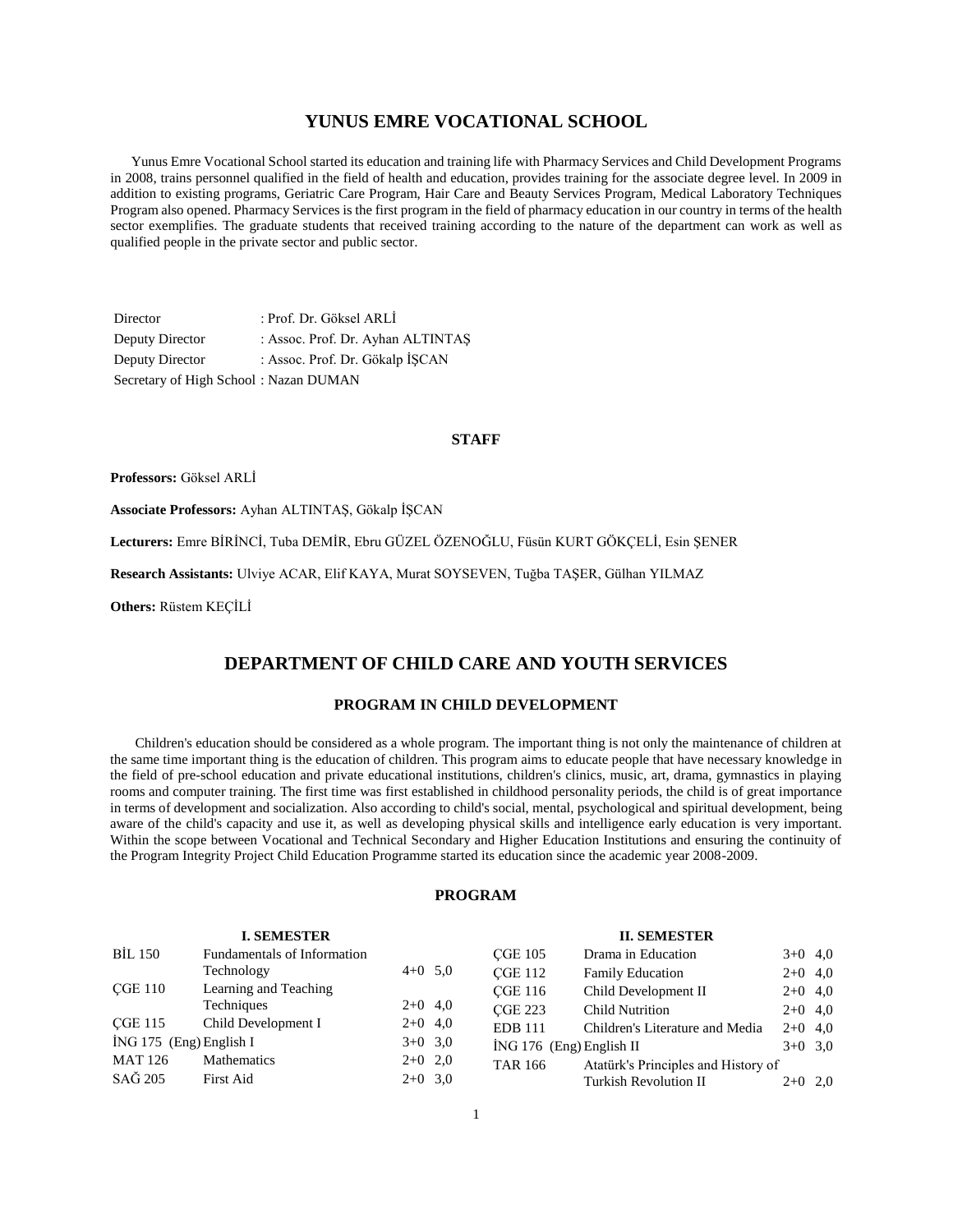| Turkish Revolution I | $2+0$ | 2.0                                                                       |
|----------------------|-------|---------------------------------------------------------------------------|
| Turkish Language I   | $2+0$ | 2.0                                                                       |
|                      |       | 3,0                                                                       |
| Elective Course (1)  |       | 2.0                                                                       |
|                      |       | 30.0                                                                      |
|                      |       | Atatürk's Principles and History of<br>Departmental Elective Course (1) - |

| <b>CGE 229</b> | Art and Creativeness in Childhood                 | $3+0$ 2.0 |      |
|----------------|---------------------------------------------------|-----------|------|
| <b>CGE 231</b> | Special Education I                               | $3+2$ 5.0 |      |
| <b>CGE 233</b> | Practice in Preschool Education<br>Institutions I | $1+4$ 5.0 |      |
| <b>CGE 235</b> | Material Development at Pre-school                |           |      |
|                | <b>Education Institutions</b>                     | $2+0$ 3.0 |      |
| <b>CGE 237</b> | Communication with Children                       | $2+0$ 3.0 |      |
| ISL 221        | <b>Business Management and Quality</b>            | $2+0$ 3.0 |      |
| SAĞ 209        | Maternal and Child Health                         | $2+0$ 3.0 |      |
|                | Departmental Elective Course (1)                  |           | 4,0  |
|                | Elective Course (1)                               |           | 2.0  |
|                |                                                   |           | 30.0 |

# **DEPARTMENTAL ELECTIVE COURSES**

| <b>CGE 104</b> | Description of Guidance and          |           |     |
|----------------|--------------------------------------|-----------|-----|
|                | <b>Counseling Course</b>             | $2+0$     | 2,0 |
| <b>CGE 106</b> | Diction and Body Language            | $2+0$     | 3,0 |
| <b>CGE 107</b> | Child and Music                      | $3+0$     | 4,0 |
| <b>CGE 118</b> | Child Recreation and Entertainment   | $2+0$     | 3,0 |
| <b>CGE 120</b> | Personal Development                 | $3+0$     | 4,0 |
| <b>CGE 206</b> | Training and Development of          |           |     |
|                | Unhealthy Children                   | $2+2$ 3.0 |     |
| <b>CGE 208</b> | Language Development and             |           |     |
|                | Development and Education of         |           |     |
|                | Children with Communication          |           |     |
|                | Disorders                            | $2+2$ 4,0 |     |
| <b>CGE 209</b> | Education of the Gifted and Talented |           |     |
|                | Children                             | $2+2$ 3.0 |     |
| <b>CGE 221</b> | <b>Following Art Activities</b>      | $2+0$     | 3,0 |
| <b>CGE 225</b> | Child Rights and Society             | $2+0$     | 2,0 |
|                |                                      |           |     |

| <b>TÜR 126</b> | Turkish Language II | $2+0$ 2,0     |     |
|----------------|---------------------|---------------|-----|
|                | Elective Course (1) | $\sim$ $\sim$ | 3.0 |
|                |                     |               |     |

30,0

30,0

# **IV. SEMESTER**

|         | ARY 208 Research Methods and Techniques | $2+1$ 4,0 |     |
|---------|-----------------------------------------|-----------|-----|
|         | CGE 111 Inclusive Education             | $2+0$ 3,0 |     |
| CGE 214 | Seminar                                 | $2+0$ 4.0 |     |
|         | <b>CGE 232</b> Special Education II     | $3+2$ 5.0 |     |
|         | CGE 234 Practice in Preschool Education |           |     |
|         | Institutions II                         | $1+4$ 5,0 |     |
|         | OKÖ 202 Child Psychology and Adaptation |           |     |
|         | Problems                                | $2+2$ 5,0 |     |
|         | Departmental Elective Course (1)        |           | 4.0 |
|         |                                         |           |     |

| <b>CGE 239</b> | Science and Technology on        |           |     |
|----------------|----------------------------------|-----------|-----|
|                | Childhood                        | $3+0$     | 4,0 |
| CGE 241        | Child and Game                   | $2+0$     | 3,0 |
| <b>HUK 259</b> | Children's Law                   | $2+0$     | 2,0 |
| <b>SAN 217</b> | <b>Fundamental Art Education</b> | $3+0$     | 4,0 |
|                |                                  |           |     |
|                | <b>ELECTIVE COURSES</b>          |           |     |
| <b>BEÖ</b> 155 | <b>Physical Education</b>        | $2+0$     | 2,0 |
| KÜL 199        | Cultural Activities              | $0+2$ 2,0 |     |
| MÜZ 151        | <b>Short History of Music</b>    | $2+0$ 3,0 |     |
| SAN 155        | <b>Hall Dances</b>               | $0+2$ 2,0 |     |
| SNT 155        | History of Art                   | $2+0$ 2,0 |     |
| SOS 155        | Folkdance                        | $2+0$     | 2,0 |
| <b>THU 203</b> | <b>Community Services</b>        | $0 + 2$   | 3,0 |
| <b>TİY 308</b> | Republic Era Turkish Theatre     | $2 + 0$   | 3,0 |
| <b>TÜR 120</b> | Turkish Sign Language            | $3+0$     | 3,0 |
|                |                                  |           |     |

# **DEPARTMENT OF ELECTRONICS AND AUTOMATION**

# **BIOMEDICAL SCIENCES (UOÖLP LEEDS METROPOLITAN)**

# **PROGRAM**

#### **I. SEMESTER**

| BİY 123 Microbiology                                   | $2+0$ 3.0 |  |
|--------------------------------------------------------|-----------|--|
| BIY 125 Genetics and Molecular Biology                 | $4+0$ 6.0 |  |
| BMB 101 Introduction to Biomedical Science I $3+0$ 4.5 |           |  |
| BMB 103 Practice in Biomedical Sciences I              | $0+3$ 4.5 |  |

# **II. SEMESTER**

| ANA 122 Human Physiology                                | $4+0$ 6.0 |  |
|---------------------------------------------------------|-----------|--|
| BMB 102 Introduction to Biomedical Science II $3+0$ 4,5 |           |  |
| BMB 104 Practice in Biomedical Sciences II              | $0+3$ 4.5 |  |
| BMB 106 Mechanism of Drug Action                        | $4+0$ 6.0 |  |
| KIM 114 Biochemistry                                    | $2+0$ 3.0 |  |
|                                                         |           |  |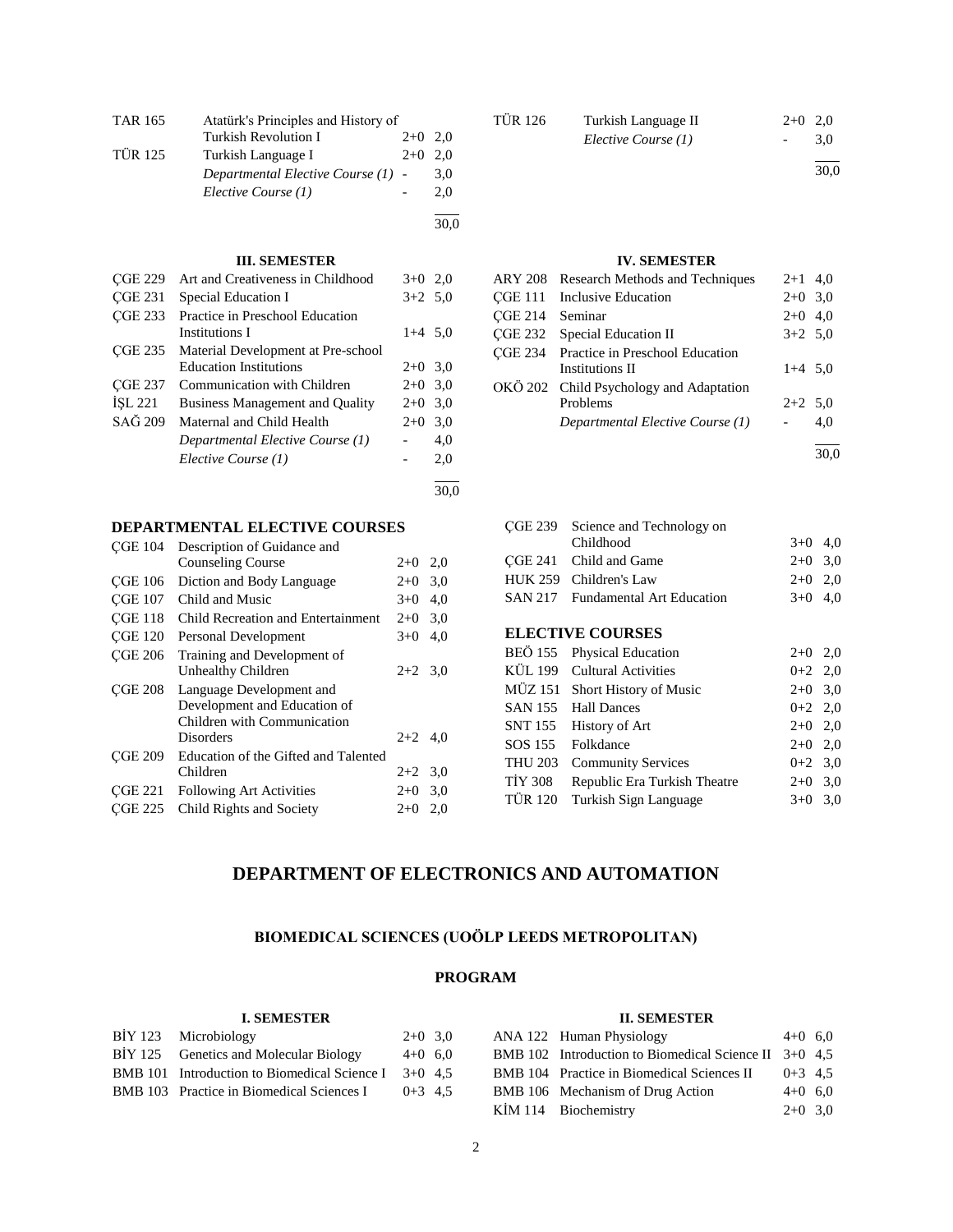| <b>BMB</b> 105                                | Cytology, Hematology and<br>Immunology       | $4+0$ 6.0 |      | <b>TAR 166</b> | Atatürk's Principles and History of<br>Turkish Revolution II |       | $2+0$ 2,0 |
|-----------------------------------------------|----------------------------------------------|-----------|------|----------------|--------------------------------------------------------------|-------|-----------|
| <b>TAR 165</b>                                | Atatürk's Principles and History of          |           |      | <b>TÜR 126</b> | Turkish Language II                                          | $2+0$ | 2,0       |
|                                               | Turkish Revolution I                         | $2+0$ 2,0 |      |                | Elective Course (1)                                          |       | 2,0       |
| <b>TÜR 125</b>                                | Turkish Language I                           | $2+0$     | 2.0  |                |                                                              |       |           |
|                                               | Elective Course (1)                          |           | 2,0  |                |                                                              |       | 30,0      |
|                                               |                                              |           | 30,0 |                |                                                              |       |           |
|                                               | <b>III. SEMESTER</b>                         |           |      |                | <b>IV. SEMESTER</b>                                          |       |           |
|                                               | 230 039 (Eng) Cellular Basis of Disease      | $5+0$ 7,5 |      |                | 300 12 (Eng) Biology of Cancer                               |       | $5+0$ 7.5 |
|                                               | 300 13 (Eng) Research Investigations         | $5+0$ 7.5 |      |                | 300 35 (Eng) Mechanisms of Disease                           |       |           |
|                                               | 300 39 (Eng) Diagnosis of Infectious Disease | $5+0$ 7.5 |      |                | Transmission                                                 |       | $5+0$ 7.5 |
| 300 42 (Eng) Professional Scientific Practice |                                              | $5+0$ 7,5 |      |                | 300 41 (Eng) DNA Technology                                  |       | $5+0$ 7.5 |
|                                               |                                              |           |      |                | Elective Course (1)                                          |       | 7,5       |
|                                               |                                              |           | 30,0 |                |                                                              |       |           |
|                                               |                                              |           |      |                |                                                              |       | 30,0      |
|                                               | <b>ELECTIVE COURSES</b>                      |           |      | <b>MÜZ 155</b> | Turkish Folk Music                                           |       | $2+0$ 2,0 |
|                                               | 300 40 (Eng) Applied Molecular Biology       | $5+0$ 7,5 |      | <b>MÜZ 157</b> | <b>Traditional Turkish Art Music</b>                         |       | $2+0$ 2,0 |
|                                               | 300 40* (Eng) Medical Pharmacology           | $5+0$ 7.5 |      | <b>SEK 222</b> | <b>Work Place Psychology</b>                                 |       | $2+0$ 3,0 |
| <b>BEÖ 155</b>                                | Physical Education                           | $2+0$ 2,0 |      | <b>SEK 230</b> | Speed Reading Techniques and                                 |       |           |
| <b>CEK 210</b>                                | Health Insurance and Social                  |           |      |                | Shorthand                                                    |       | $1+1$ 3,0 |
|                                               | Security Applications                        | $2+0$ 3.0 |      | <b>SNT 155</b> | History of Art                                               |       | $2+0$ 2,0 |
| <b>CEV 322</b>                                | <b>Environment Health</b>                    | $2+0$ 3,0 |      | SOS 155        | Folkdance                                                    |       | $2+0$ 2,0 |
| $\overline{11}$ T 201                         | Interpersonal Communication                  | $3+0$ 4.5 |      | <b>THU 203</b> | <b>Community Services</b>                                    |       | $0+2$ 3,0 |
| KÜL 199                                       | <b>Cultural Activities</b>                   | $0+2$ 2.0 |      |                |                                                              |       |           |

# **DEPARTMENT OF HAIR AND BEAUTY SERVICES**

# **PROGRAM IN HAIRCARE AND BEAUTY SERVICES**

 In the program students are training for the profession of hairdressing and beautician, hair styling, hair care, basic skin and body care techniques. In 2009-2010 academic year with the additional placement of students Hair Care and Beauty Services program started its education with academics and experts from the industry training staff qualified to deliver a higher quality service in this area, researchers and innovative qualified intermediate staff aims to educate. Gradute students will have very large business opportunities, according to their professional knowledge, skills and qualified individual characteristics that make a difference in the sector with scientific and technological developments.

# **PROGRAM**

|                         | <b>I. SEMESTER</b>                  |                          |           |                            | <b>II. SEMESTER</b>                 |           |     |
|-------------------------|-------------------------------------|--------------------------|-----------|----------------------------|-------------------------------------|-----------|-----|
| <b>BIL 150</b>          | Fundamentals of Information         |                          |           | $ING 176$ (Eng) English II |                                     | $3+0$ 3,0 |     |
|                         | Technology                          |                          | $4+0$ 5,0 | KİM 120                    | <b>Fundamentals of Chemistry</b>    | $2+0$ 4,0 |     |
| İNG 175 (Eng) English I |                                     |                          | $3+0$ 3,0 | <b>SGH 104</b>             | Microbiology and Hygiene            | $2+0$ 4,0 |     |
| <b>SGH 101</b>          | <b>Skincare</b>                     |                          | $1+3$ 5,0 | <b>SGH 106</b>             | Hairdressing and Care II            | $2+3$ 6,0 |     |
| <b>SGH 103</b>          | <b>Fundamentals of Makeup</b>       |                          | $2+2$ 5.0 | <b>SGH 108</b>             | Hair and Skin Diseases              | $2+0$ 4,0 |     |
| <b>SGH 105</b>          | Hairdressing and Care I             |                          | $2+3$ 6.0 | <b>SGH 205</b>             | Hair and Makeup Design on the       |           |     |
| <b>TAR 165</b>          | Atatürk's Principles and History of |                          |           |                            | Computer                            | $1+1$ 3,0 |     |
|                         | Turkish Revolution I                |                          | $2+0$ 2,0 | <b>TAR 166</b>             | Atatürk's Principles and History of |           |     |
| <b>TÜR 125</b>          | Turkish Language I                  |                          | $2+0$ 2,0 |                            | <b>Turkish Revolution II</b>        | $2+0$ 2,0 |     |
|                         | Elective Course (1)                 | $\overline{\phantom{a}}$ | 2,0       | <b>TÜR 126</b>             | Turkish Language II                 | $2+0$ 2,0 |     |
|                         |                                     |                          |           |                            | Elective Course (1)                 |           | 2,0 |
|                         |                                     |                          | 30.0      |                            |                                     |           |     |

30,0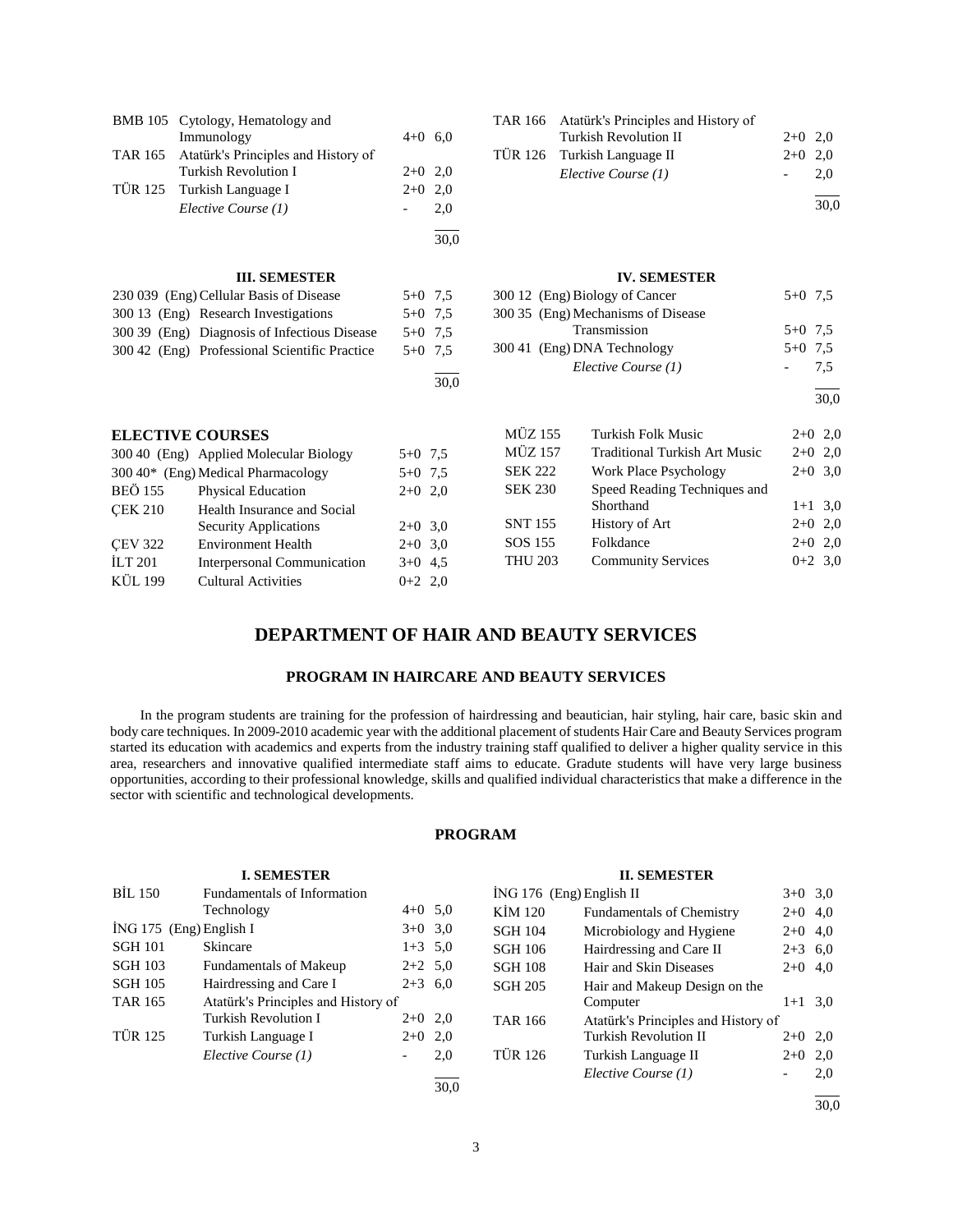| ANA 215        | Fundamentals of Body and Physiology $2+0$ 3,0 |           |      |
|----------------|-----------------------------------------------|-----------|------|
| <b>SGH 203</b> | Makeup for the Stage and the Lens             | $1+2$ 4.0 |      |
| <b>SGH 209</b> | Hand-Foot and Nail Care                       | $1+3$ 4.0 |      |
| <b>SGH 211</b> | Professional Massaging                        | $1+2$ 3.0 |      |
| <b>SGH 213</b> | Epilation                                     | $1+2$ 3.0 |      |
| <b>SGH 215</b> | Wig Applications                              | $1+1$     | 3,0  |
| <b>SGH 217</b> | Hair Styling I                                | $1+3$     | 5.0  |
|                | Departmental Elective Course (1)              |           | 3,0  |
|                | Elective Course (1)                           |           | 2,0  |
|                |                                               |           | 30,0 |
|                |                                               |           |      |

#### **IV. SEMESTER**

| EST 202 Esthetics and Ethics      | $2+0$ 4.0              |      |
|-----------------------------------|------------------------|------|
| ISL 209 Business Management       | $2+0$ 2.0              |      |
| KOZ 204 Cosmetic Products         | $2+0$ 4,0              |      |
| SGH 210 Body Care                 | $2+0$ 4,0              |      |
| SGH 218 Hair Styling II           | $1+3$ 6.0              |      |
| Departmental Elective Courses (2) | $\Delta \sim 10^{-11}$ | 10.0 |
|                                   |                        |      |

30,0

| KÜL 199 Cultural Activities           | $0+2$ 2,0 |  |
|---------------------------------------|-----------|--|
| MÜZ 155 Turkish Folk Music            | $2+0$ 2,0 |  |
| MÜZ 157 Traditional Turkish Art Music | $2+0$ 2,0 |  |
| SNT 155 History of Art                | $2+0$ 2,0 |  |
| SOS 155 Folkdance                     | $2+0$ 2,0 |  |
| THU 203 Community Services            | $0+2$ 3.0 |  |
| TİY 308 Republic Era Turkish Theatre  | $2+0$ 3.0 |  |
| TÜR 120 Turkish Sign Language         | $3+0$ 3.0 |  |

#### **DEPARTMENTAL ELECTIVE COURSES** CGE 106 Diction and Body Language  $2+0$  3.0

| <b>ELECTIVE COURSES</b> |                                   |             |  |  |
|-------------------------|-----------------------------------|-------------|--|--|
|                         | SGH 214 Special Care Practices    | $0+2$ 5.0   |  |  |
| SGH 212 Nail Care       |                                   | $1+2$ 5.0   |  |  |
|                         | SGH 110 Bun-making                | $0+3$ 5.0   |  |  |
|                         | SAN 219 Fundamental Art Education | $2+0$ 3.0   |  |  |
|                         | COL TOO DICITOR and DOGY Language | $210 - 310$ |  |  |

| BEÖ 155 Physical Education | $2+0$ 2,0 |  |
|----------------------------|-----------|--|
|                            |           |  |

# **DEPARTMENT OF HEALTH CARE SERVICES**

## **PROGRAM IN GERIATRIC CARE**

 Geriatric Care program leads an important role in social work area according to the the changes occured in the mobility of world and our countries population due to young people population is reduced and the elderly population increased, also changes occured into the traditional structure of family. In order to adapted students to become familiar with recent developments in the industry Geriatric Care Program principles and practices of elderly care are training with anatomy, physiology, and basic gerontology. Graduate students from this program can work in the area of elderly care services, Social Services and Child Protection Agency are carried out by municipalities, hospitals, non-governmental organizations, nursing homes, elderly nursing homes, dormitories and the powerless, day centers for the elderly, health applications for units, home care services, elderly home editing, etc.

# **PROGRAM**

|                         | <b>I. SEMESTER</b>                  |           |     |                          | II. SEN              |
|-------------------------|-------------------------------------|-----------|-----|--------------------------|----------------------|
| <b>ANA 104</b>          | Anatomy                             | $2+0$ 3.0 |     | İNG 176 (Eng) English II |                      |
| <b>ANA 108</b>          | Physiology                          | $2+0$ 3.0 |     | <b>TAR 166</b>           | Atatürk's Prin       |
| <b>BIL 150</b>          | Fundamentals of Information         |           |     |                          | Turkish Revo         |
|                         | Technology                          | $4+0$ 5.0 |     | <b>TÜR 126</b>           | Turkish Lang         |
| <b>ETK 103</b>          | <b>Professional Ethics</b>          | $2+0$ 2.0 |     | YAB 104                  | Fundamentals         |
| İNG 175 (Eng) English I |                                     | $3+0$ 3.0 |     | YAB 108                  | Principles and       |
| <b>TAR 165</b>          | Atatürk's Principles and History of |           |     |                          | Care II              |
|                         | Turkish Revolution I                | $2+0$ 2,0 |     | <b>YAB 110</b>           | Pharmacology         |
| <b>TÜR 125</b>          | Turkish Language I                  | $2+0$ 2,0 |     | YAB 112                  | Infectious Dis       |
| YAB 103                 | Professional Terminology            | $2+0$ 3.0 |     |                          | <b>Elective Cour</b> |
| <b>YAB 107</b>          | Principles and Practices in Elderly |           |     |                          |                      |
|                         | Care I                              | $3+1$ 5.0 |     |                          |                      |
|                         | Elective Course (1)                 |           | 2,0 |                          |                      |
|                         |                                     |           |     |                          |                      |

# **II. SEMESTER**

| ING 176 (Eng) English II |                                     | $3+0$ 3,0 |     |
|--------------------------|-------------------------------------|-----------|-----|
| TAR 166                  | Atatürk's Principles and History of |           |     |
|                          | <b>Turkish Revolution II</b>        | $2+0$ 2,0 |     |
| TÜR 126                  | Turkish Language II                 | $2+0$ 2,0 |     |
| YAB 104                  | <b>Fundamentals of Gerontology</b>  | $3+0$ 5.0 |     |
| YAB 108                  | Principles and Practices in Elderly |           |     |
|                          | Care II                             | $3+1$ 5.0 |     |
| YAB 110                  | Pharmacology                        | $2+0$ 5.0 |     |
| YAB 112                  | <b>Infectious Diseases</b>          | $3+0$     | 5,0 |
|                          | Elective Course (1)                 |           | 3,0 |
|                          |                                     |           |     |

30,0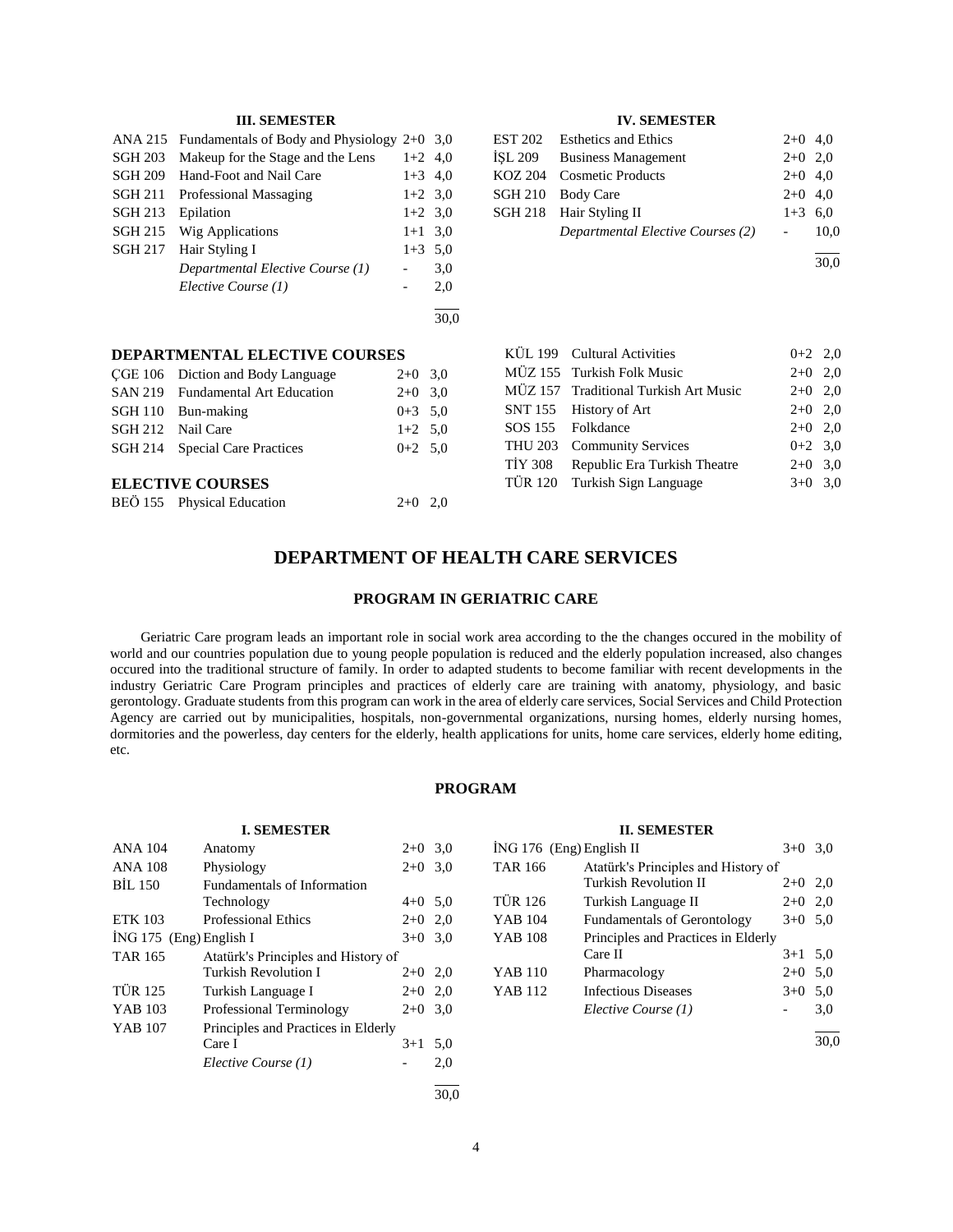| <b>ILT 219</b> | <b>Interpersonal Relations</b>      | $2+0$ 2.0 |      |
|----------------|-------------------------------------|-----------|------|
| PSI 207        | Psychology                          | $2+0$ 3.0 |      |
| SAĞ 102        | First Aid                           | $2+0$ 2.5 |      |
| SOS 220        | <b>Health Sociology</b>             | $2+0$ 2,0 |      |
| YAB 207        | Principles of Nutrition             | $2+0$ 3.0 |      |
| YAB 209        | Principles and Practices in Elderly |           |      |
|                | Care III                            | $3+1$ 5.0 |      |
| YAB 211        | <b>Gerontology Social Services</b>  | $2+0$ 3.0 |      |
| YAB 213        | Knowledge of Diseases I             | $2+0$     | 3.5  |
|                | Departmental Elective Courses (2)   |           | 4,0  |
|                | Elective Course (1)                 |           | 2,0  |
|                |                                     |           | 30.0 |

**DEPARTMENTAL ELECTIVE COURSES** ARY 207 Research Methods and Techniques 2+0 2,0 İŞL 211 Total Quality Management 2+0 3,0 TİY 221 Creative Drama  $2+0$  3,0

# **IV. SEMESTER**

| PSI 214 | Geropsychiatry                   | $2+0$ 3,0 |     |
|---------|----------------------------------|-----------|-----|
|         | SAĞ 218 Public Health            | $2+0$ 3,0 |     |
| YAB 208 | Aged Care Services at Home       | $2+0$ 3,0 |     |
| YAB 214 | Knowledge of Disease II          | $2+0$ 4,0 |     |
|         | YAB 216 Social Rehabilitation    | $2+0$ 3,0 |     |
| YAB 218 | Physical Rehabilitation          | $2+2$ 4,0 |     |
| YAB 220 | Seminar                          | $2+1$     | 4,0 |
|         | Departmental Elective Course (1) |           | 4,0 |
|         | Elective Course (1)              |           | 2,0 |
|         |                                  |           |     |

30,0

# $MÜZ 155$  Turkish Folk Music  $2+0$  2.0 MÜZ 157 Traditional Turkish Art Music 2+0 2,0 SHZ 106 Introduction to Social Work 2+0 3,0 SNT 155 History of Art 2+0 2,0 SOS 155 Folkdance 2+0 2,0 THU 203 Community Services 0+2 3,0 TÜR 120 Turkish Sign Language 3+0 3,0 YAB 114 Disinfectants and Their Uses 2+0 4,0

#### TLT 202 Medical Waste  $2+0$  3,0

#### **ELECTIVE COURSES**

| BEÖ 155 Physical Education  | $2+0$ 2.0 |  |
|-----------------------------|-----------|--|
| KÜL 199 Cultural Activities | $0+2$ 2.0 |  |

YAB 222 Nutraceuticals 2+0 4,0

# **DEPARTMENT OF MEDICAL SERVICES AND TECHNIQUES**

# **PROGRAM IN MEDICAL LABORATORY TECHNIQUES**

 The purpose of Medical Laboratory Techniques Program is to train students as medical laboratory technicians who can analyses medical situations for health institutions, laboratories and patient diagnosis centers. The program?s graduates have the skillis of laboratory equipment, machinery, tools and equipment of medical materials, using biochemical, microbiological, pathological knowledge and they can make hematological analysis. Graduate students can work at various health facilities, private clinics and analysis laboratories, research centers, health organizations, institutes of sanitation and food industry enterprises.

# **PROGRAM**

|                           | <b>I. SEMESTER</b>                  |                          |      |                            | <b>II. SEMESTER</b>                 |           |      |
|---------------------------|-------------------------------------|--------------------------|------|----------------------------|-------------------------------------|-----------|------|
| <b>ANA 104</b>            | Anatomy                             | $2+0$ 3.0                |      | <b>ANA 108</b>             | Physiology                          | $2+0$ 3,0 |      |
| BIL 150                   | Fundamentals of Information         |                          |      | <b>BIY 110</b>             | <b>Fundamental of Microbiology</b>  | $2+0$ 4,0 |      |
|                           | Technology                          | $4+0$ 5.0                |      | $ING 176$ (Eng) English II |                                     | $3+0$ 3,0 |      |
| $ING 175$ (Eng) English I |                                     | $3+0$ 3.0                |      | KIM 130                    | <b>Fundamentals of Biochemistry</b> | $2+0$ 4,0 |      |
| KIM 135                   | Fundamental of Chemistry I          | $2+0$ 4,0                |      | KİM 136                    | Fundamental of Chemistry II         | $2+0$ 4,0 |      |
| <b>TAR 165</b>            | Atatürk's Principles and History of |                          |      | <b>TAR 166</b>             | Atatürk's Principles and History of |           |      |
|                           | Turkish Revolution I                | $2+0$ 2,0                |      |                            | Turkish Revolution II               | $2+0$ 2.0 |      |
| <b>TLT</b> 101            | Medical Biology and Genetics        | $3+0$ 6.0                |      | <b>TLT</b> 104             | Clinical Microbiology               |           |      |
| <b>TÜR 125</b>            | Turkish Language I                  | $2+0$ 2,0                |      |                            | Applications                        | $1+2$ 5.0 |      |
|                           | Elective Course (2)                 | $\overline{\phantom{0}}$ | 5,0  | <b>TÜR 126</b>             | Turkish Language II                 | $2+0$ 2,0 |      |
|                           |                                     |                          | 30,0 |                            | Elective Course (1)                 |           | 3,0  |
|                           |                                     |                          |      |                            |                                     |           | 30.0 |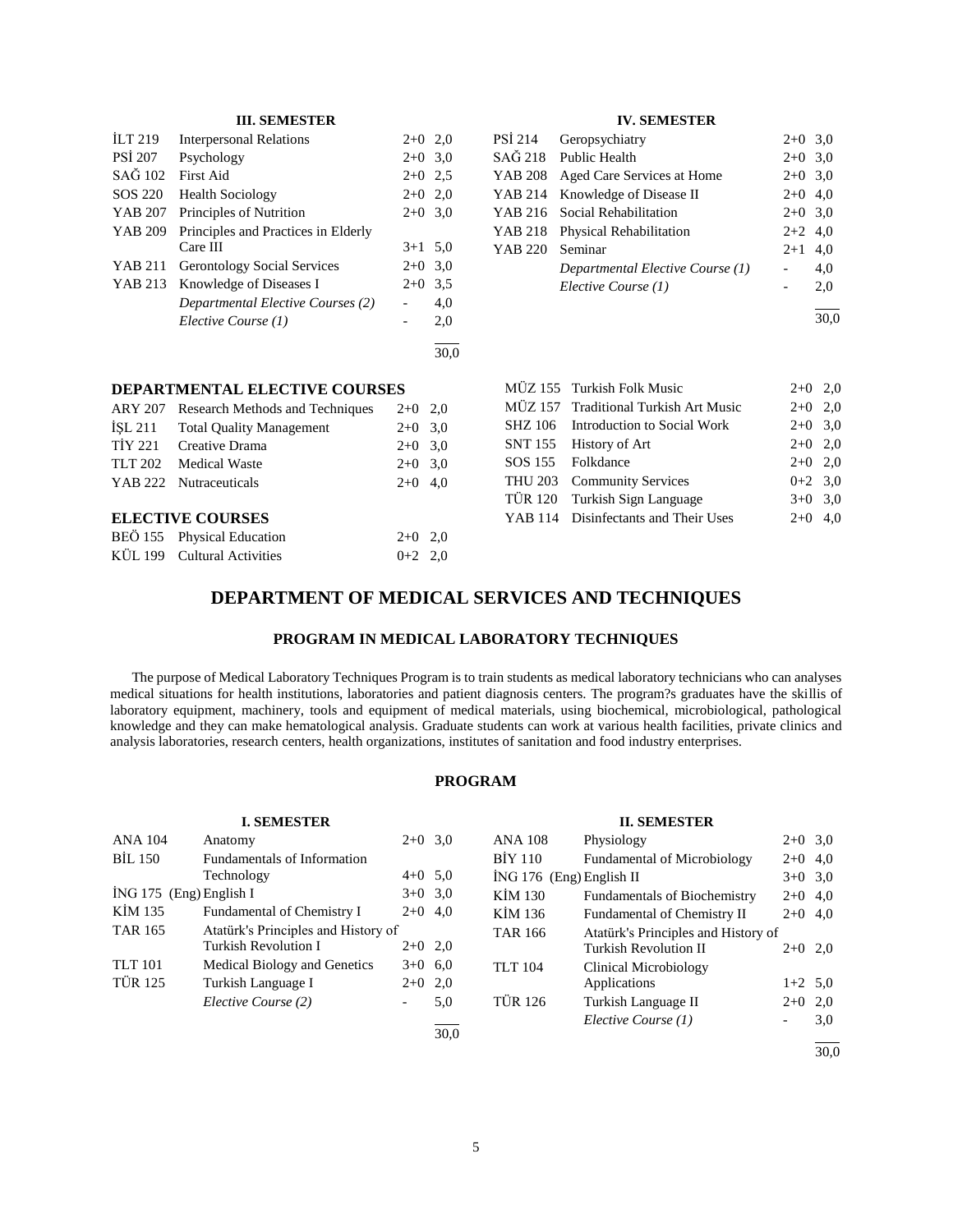| ETK 207 Professional Ethics                   | $2+0$ 3.0 |     |
|-----------------------------------------------|-----------|-----|
| KIM 243 Clinical Biochemistry                 | $2+0$ 5.0 |     |
| KİM 265 Applications in Clinical Biochemistry | $1+2$ 5.0 |     |
| TLT 203 Hematology                            | $2+0$ 3.0 |     |
| TLT 213 Experimental Animals                  | $2+0$ 4.0 |     |
| TLT 215 Parasitology                          | $2+0$ 4.0 |     |
| Departmental Elective Courses (2)             |           | 6.0 |
|                                               |           |     |

30,0

# **DEPARTMENTAL ELECTIVE COURSES**

| <b>BIY 238</b>        | Microscopy and Preparation           |       |     |
|-----------------------|--------------------------------------|-------|-----|
|                       | Techniques                           | $2+0$ | 3,0 |
| $\overline{11}$ T 201 | <b>Interpersonal Communication</b>   | $3+0$ | 4,5 |
| <b>PSI 202</b>        | Introduction to Psychology           | $2+0$ | 3,0 |
| TLT 202               | <b>Medical Waste</b>                 | $2+0$ | 3,0 |
| <b>TLT 216</b>        | Radiation Biology and Nuclear        |       |     |
|                       | Medicine                             | $2+0$ | 3,0 |
| <b>TLT 217</b>        | Genetic Analysis                     | $2+0$ | 3,0 |
| <b>TLT 218</b>        | <b>Blood Banking and Transfusion</b> |       |     |
|                       | Medicine                             | $2+0$ | 3,0 |
| <b>TLT 219</b>        | Biotechnology and Biosafety          | $2+0$ | 3,0 |
| <b>TLT 221</b>        | Methods of Criminal Investigation    | $2+0$ | 3,0 |
| <b>TLT 223</b>        | Laboratory Knowledge                 | $2+0$ | 3,0 |
| YAB 114               | Disinfectants and Their Uses         | $2+0$ | 4.0 |
|                       |                                      |       |     |

# **IV. SEMESTER**

| BIY 236 Cytology                   | $2+0$ 5,0 |     |
|------------------------------------|-----------|-----|
| SAĞ 220 Public Health              | $2+0$ 5.0 |     |
| SAĞ 222 First Aid                  | $2+1$ 3,0 |     |
| TLT 214 Pathology                  | $2+0$ 5.0 |     |
| TLT 220 Health Services Management | $2+0$ 3,0 |     |
| Departmental Elective Courses (3)  |           | 9.0 |
|                                    |           |     |

30,0

# **ELECTIVE COURSES**

|         | BEÖ 155 Physical Education            | $2+0$ 2,0 |  |
|---------|---------------------------------------|-----------|--|
|         | KÜL 199 Cultural Activities           | $0+2$ 2,0 |  |
|         | MÜZ 151 Short History of Music        | $2+0$ 3,0 |  |
|         | MÜZ 155 Turkish Folk Music            | $2+0$ 2,0 |  |
|         | MÜZ 157 Traditional Turkish Art Music | $2+0$ 2,0 |  |
|         | SNT 155 History of Art                | $2+0$ 2,0 |  |
|         | SOS 155 Folkdance                     | $2+0$ 2.0 |  |
| THU 203 | <b>Community Services</b>             | $0+2$ 3.0 |  |
| TİY 308 | Republic Era Turkish Theatre          | $2+0$ 3,0 |  |
|         | TÜR 120 Turkish Sign Language         | $3+0$ 3.0 |  |
|         |                                       |           |  |

# **DEPARTMENT OF PHARMACY**

# **PROGRAM IN PHARMACY SERVICES**

 Pharmacy Services is the first program in the field of pharmacy education in our country in terms of the health sector exemplifies. The graduate students that received training according to the nature of the department can work as well as qualified people in the private sector and public sector.

# **PROGRAM**

#### **I. SEMESTER**

| <b>BIL 150</b>            | Fundamentals of Information         |           |     |
|---------------------------|-------------------------------------|-----------|-----|
|                           | Technology                          | $4+0$ 5.0 |     |
| <b>BİY 131</b>            | <b>Basic Biology</b>                | $2+0$     | 4,0 |
| <b>ECY 103</b>            | Introduction to Pharmacy            |           |     |
|                           | Technician I                        | $2+0$ 5.0 |     |
| <b>ECY 105</b>            | Occupational Terminology            | $2+0$ 3,0 |     |
| $ING 175$ (Eng) English I |                                     | $3+0$ 3,0 |     |
| <b>MAT 134</b>            | <b>Vocational Mathematics</b>       | $3+1$     | 4,0 |
| <b>TAR 165</b>            | Atatürk's Principles and History of |           |     |
|                           | Turkish Revolution I                | $2+0$     | 2,0 |
| <b>TÜR 125</b>            | Turkish Language I                  | $2+0$     | 2,0 |
|                           | Elective Course (1)                 |           | 2,0 |
|                           |                                     |           |     |

30,0

# **II. SEMESTER**

| ANA 114                    | <b>Basic Anatomy</b>                      | $2+0$     | 4.0  |
|----------------------------|-------------------------------------------|-----------|------|
| ANA 124                    | <b>Basic Physiology</b>                   | $2+0$     | 4,0  |
| ECY 104                    | Introduction to Pharmacy<br>Technician II | $2+2$ 5.0 |      |
| ECY 106                    | Principles of Pharmacy Services           |           |      |
|                            | and Code of Ethics                        | $2+0$     | 4.0  |
| $ING 176$ (Eng) English II |                                           | $3+0$ 3.0 |      |
| KİM 116                    | <b>Basic Chemistry</b>                    | $2+1$ 4.0 |      |
| TAR 166                    | Atatürk's Principles and History of       |           |      |
|                            | <b>Turkish Revolution II</b>              | $2+0$     | 2,0  |
| TÜR 126                    | Turkish Language II                       | $2+0$     | 2,0  |
|                            | Elective Course (1)                       |           | 2,0  |
|                            |                                           |           | 30.0 |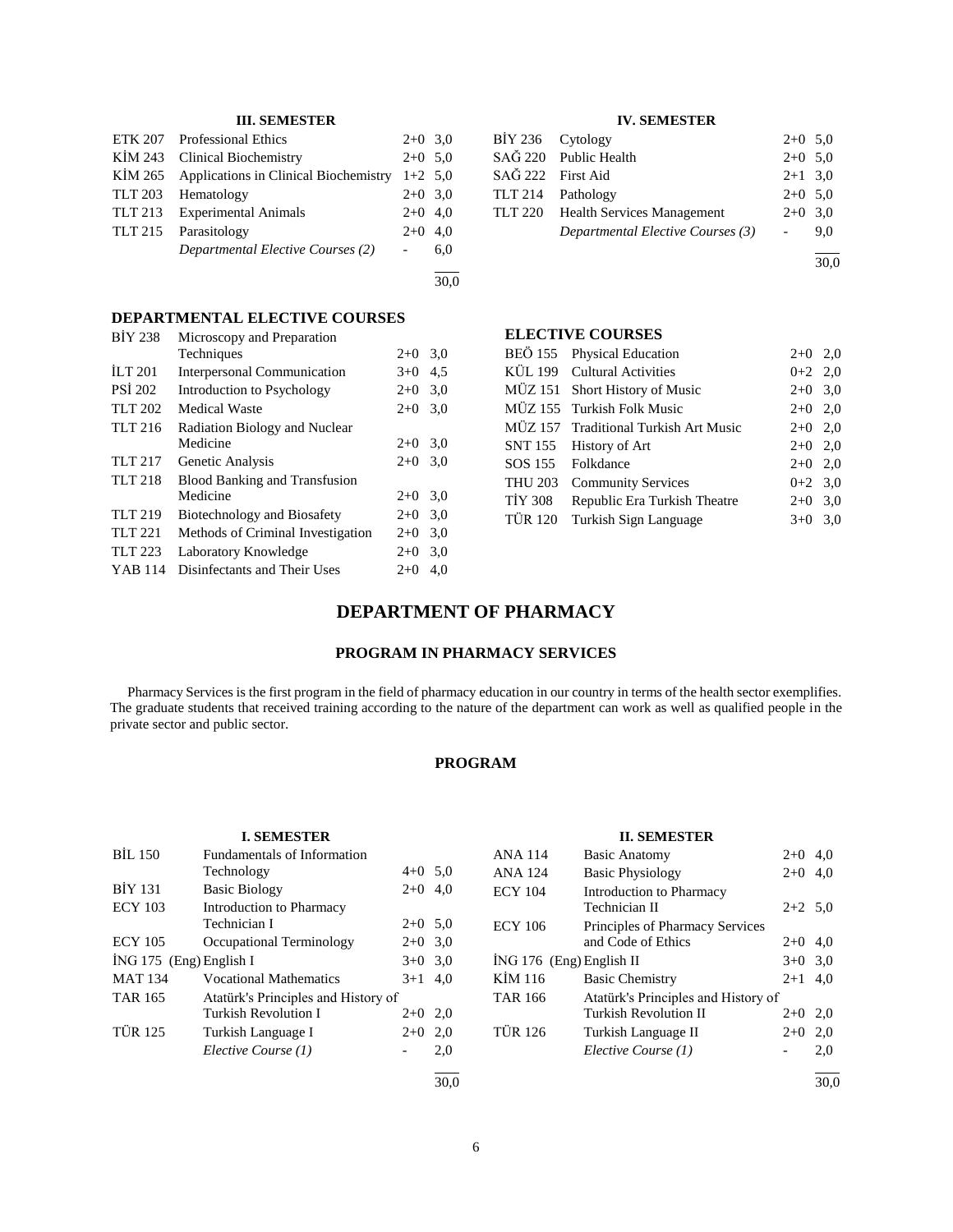|                   | BİY 237 Basic Microbiology             | $2+0$ 4,0 |     |
|-------------------|----------------------------------------|-----------|-----|
| ECY 207           | <b>Hospital Pharmacy Technicians</b>   | $1+0$ 2,0 |     |
|                   | ECY 209 Basic Information on Diseases  | $2+0$ 4,0 |     |
|                   | ECY 211 Practical Information on Drugs | $6+0$ 7,0 |     |
|                   | KIM 263 Basic Biochemistry             | $2+0$ 5.0 |     |
|                   | SAĞ 203 Basic Public Health            | $2+0$ 3,0 |     |
| SAĞ 205 First Aid |                                        | $2+0$ 3,0 |     |
|                   | Elective Course (1)                    |           | 2,0 |
|                   |                                        |           |     |

# **ELECTIVE COURSES**

| BEÖ 155 Physical Education         | $2+0$ 2,0 |  |
|------------------------------------|-----------|--|
| CEK 312 Labor Law                  | $2+0$ 3,0 |  |
| ECY 213 Non-prescription Drugs     | $1+0$ 2,0 |  |
| ECY 215 Basic Immunology           | $2+0$ 3.0 |  |
| IKT 222 Health Economy             | $2+0$ 2,0 |  |
| İŞL 109 Introduction to Business   | $2+0$ 3.5 |  |
| KÜL 199 Cultural Activities        | $0+2$ 2,0 |  |
| MUH 113 Introduction to Accounting | $2+2$ 4,0 |  |
|                                    |           |  |

#### **IV. SEMESTER**

| ECY 208 Drug Forms and Medical Supplies | $4+1$ 7,0 |     |
|-----------------------------------------|-----------|-----|
| ECY 210 Natural Products                | $2+1$ 4,0 |     |
| ECY 212 Drug Intoxication               | $2+0$ 4,0 |     |
| ILT 201 Interpersonal Communication     | $3+0$ 4.5 |     |
| KOZ 202 Cosmetic Products               | $2+0$ 3.5 |     |
| PZL 252 Sales Management                | $2+0$ 3.0 |     |
| Elective Courses (2)                    |           | 4.0 |
|                                         |           |     |

 $\frac{1}{30.0}$ 

|  | MÜZ 155 Turkish Folk Music            | $2+0$ 2,0 |  |
|--|---------------------------------------|-----------|--|
|  | MÜZ 157 Traditional Turkish Art Music | $2+0$ 2,0 |  |
|  | SNT 155 History of Art                | $2+0$ 2,0 |  |
|  | SOS 155 Folkdance                     | $2+0$ 2,0 |  |
|  | SOS 220 Health Sociology              | $2+0$ 2,0 |  |
|  | THU 201 Community Services            | $0+2$ 2,0 |  |
|  | TÜR 120 Turkish Sign Language         | $3+0$ 3.0 |  |
|  |                                       |           |  |

#### **COURSE CONTENTS**

#### **ANA 104 Anatomy 2+0 3,0**

 $\frac{1}{30.0}$ 

Used in anatomy and the status indicates Order; the major axis and the plane is defined; Bone Structure, Types of joint and muscle of the General Features Description; Tissue Structure (epithelium, connective tissue, cartilage, bone); upper limbs bone, joint and muscle of lower limbs bones, joints and muscles; Back and Body of the bones, joints and muscles; Peripheral Nervous System, Circulatory System, Respiratory System, Digestive System, Urinary System, Genital System, Endocrine System, Central Nervous System, Sense Organs.

#### **ANA 108 Physiology 2+0 3,0**

Cell Physiology, Definitions; Blood Physiology; Deposit Physiology, Nervous System Physiology; Circulatory System Physiology; EKG, Respiratory System Physiology of the Digestive System Physiology of the Urinary System Physiology, Reproduction and Life Height Physiological Changes; Endocrinology, Central Nervous System, Metabolism and Nutrition.

# **ANA 114 Basic Anatomy 2+0 4,0**

Basic Terms and Concepts in Anatomy; Cell Structure and Types; Skeletal System; Muscular System; Blood and Fluidelectrolyte; Anatomyof the Heart and Vascular Structures; Anatomical Structure of Upper and Lower Respiratory Tract; Anatomical Structure of Thorax and Breast; Anatomical Structure of the Central Nervous System; Peripheral Anatomical Structure of the Peripheral Nervous System; Sensory Organs; Structure of Pituitary Gland and Other Parts of the Endocrine System; Digestive Tract Organs: Structure of organs and glands of the digestive system; Urogenital System: Structures of the female urogenital system, Structures of the male urogenital system.

**ANA 122 Human Physiology 4+0 6,0**

Cell Physiology, Definitions; Blood Physiology; Muscle Physiology; Nervous System Physiology; Physiology of the Circulatory System; EKG; Physiology of the Respiratory System; Physiology of the Digestive System; Physiology of the Urinary System; Reproduction and Physiological Changes During Life; Endocrinology; Central Nervous System; Metabolism and Nutrition.

**ANA 124 Basic Physiology 2+0 4,0**

Basic Concepts and Terms in Physiology: Functions of the Cell; Respiratory Mechanics: Transport of oxygen and carbon dioxide in blood, Functions; Functions of the Heart: Blood circulation, Lymph circulation; Blood and Fluid-Electrolytes; Central Nervous System; Peripheral System; Endocrine System; Urinary System; Digestive System; Sensory Organs; Circulatory System; Reproductive System; Motion System.

**ANA 215 Fundamentals of Body and Physiology 2+0 3,0** Basic Terms and Concepts in Anatomy; Cell Structure and Types; Skeletal System; Muscular System; Anatomical Structure of Upper and Lower Respiratory Tract; Sensory Organs; Urogenital System; Basic Terms and Concepts in Physiology; Functions of the Heart: Blood circulation, Lymph circulation; Blood and Fluid-Electrolytes; Central Nervous System, Peripheral System, Endocrine System, Urinary System, Digestive System, Circulatory System, Reproductive System..

**ARY 207 Research Methods and Techniques 2+0 2,0** Basic Concepts of Research: Knowledge, Science, Research, Scientific method, Steps of scientific method, Scientific research, Types of scientific research, Applied research;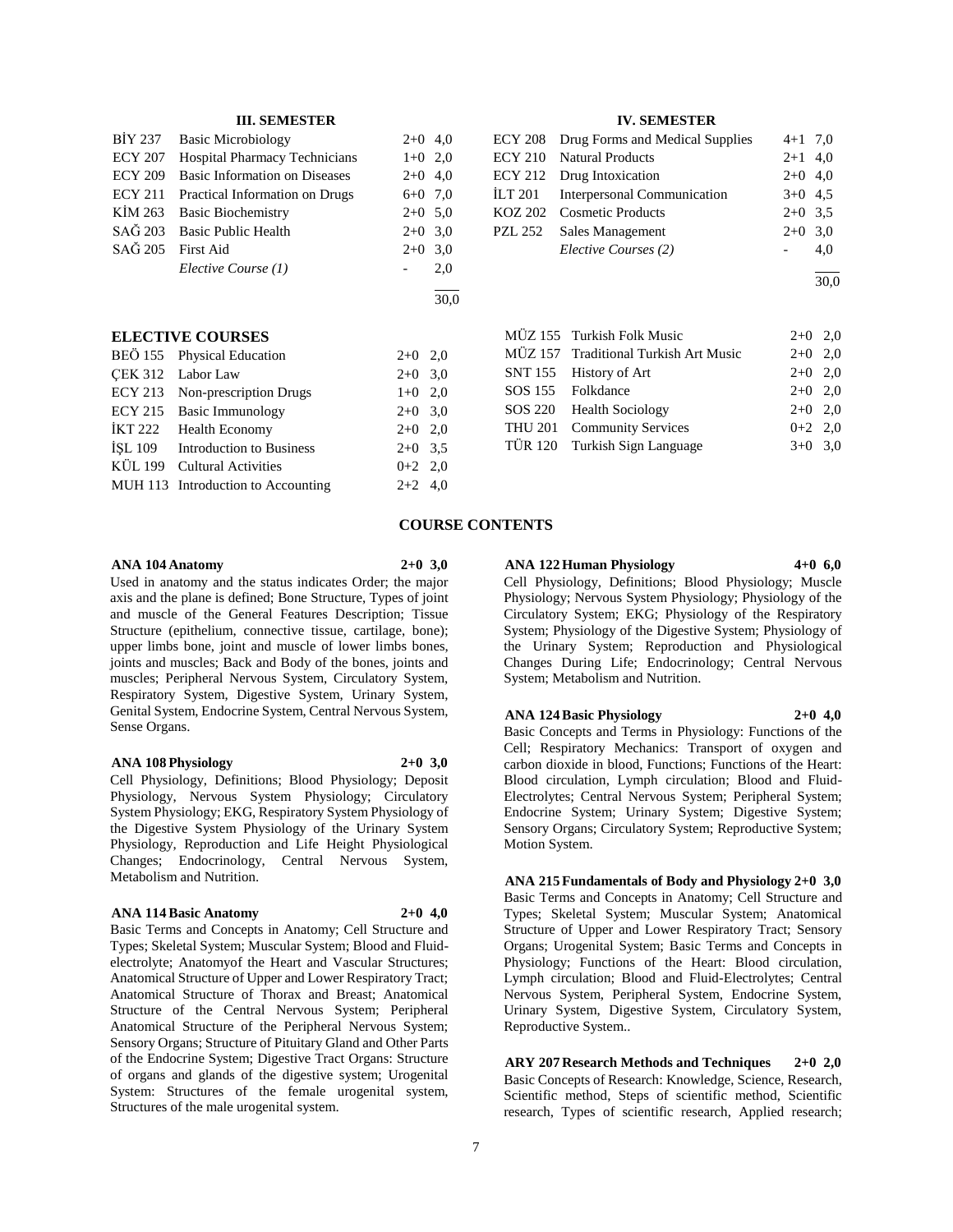Research Topic (Problem); Factors Affecting the Selection of Research Topic; Variables and Types of Variables; Subproblems; Related Resources: Literature survey; Answering the Research Problem: Hypothesis; Objectives; Importance; Foundations (Assumptions) of Research; Limitations; Definitions; Literature Review: Research Method; Population and Sample.

**ARY 208 Research Methods and Techniques 2+1 4,0** Basic Concepts of the Research; Information, Science, Research, The Scientific Method, The stages of scientific method, Scientific research, Types of basic research, Applied research, Research problem; Factors affecting the choice of research topic, Variable and variable species, Sub problems, Related resources (literature), The research problem (hypothesis); Purpose; Importance; Research Based on Assumptions; Constraints, Definitions; Resource to Research; Research method, Population and sampling, Sampling methods, Data collection, Data collection methods used.

#### **BEÖ 155 Physical Education 2+0 2,0**

Definition of Physical Education and Sports; Aims, Disadvantages of Inactive Life; Various Activities for Physical Education; Recreation; Human Physiology; First Aid; Sports Branches: Definition, Rules and Application; Keep Fit Programs.

#### **BİL 150 Fundamentals of Information Technology 4+0 5,0**

Introduction to Computer: History of Computer; Operating Systems: Introduction to operating systems; Office Software-Word Processors and Document Systems: General Characteristics of the Office Software; Office-Software-Spreadsheets Programs: Spreadsheets Programs; Office Software-Presentation Programs: Presentation Programs; E Mail-Personal Communication Management: General Characteristics of the E Mailing System; Effective use of the Internet and Internet Security; Network Technologies. Computer Hardware and Error Detection: Types of Computers; Social Networks and Social Media: Social Media and Introduction to Social Media; Special Application Software: Multimedia; Law and Ethics of Informatics: Intellectual Property and Informatics Law; E-Learning: Developments in E-Learning; E-Government Applications; Computer and Network Security; Latest Strategic Technologies of Informatics: Factors Affecting Technological Developments.

# **BİY 110 Fundamental of Microbiology 2+0 4,0**

Microbiology: Scope, Sub-branches, History, Nomenclature; Composition of Microbial Realm; Microorganism Groups; Morphology; Prokaryotic Cell Structure and Its Function; Eukaryotic Cell Structure and Its Function; Microbial Nutrition; Microbial Reproduction; Factors Affecting Reproduction: Culturation, Ways of reproductive measurement; Practical Applications: Laboratory tools, Equipment, Mediums, Painting, Sterilization - Disinfection methods; Metabolism; Genetics; Mutation; Recombination; Normal Flora; Antimicrobial Agents; Chemotherapy; Antibiogram Tests; Viruses; Fungi; Protozoa; Algae; Diagnosis of Infectious Diseases.

#### **BİY 123 Microbiology 2+0 3,0**

Basics of Microbiology; Safety in Microbiology; Aseptic Techniques; Computing Methods (Direct Calculation Techniques, Culture Techniques, etc.); Coloring Techniques; Microbial Cell Structure and Its Functions; Microbial Cell Development; Characterization of Bacterial Growth; Factors Affecting the Development and Survival of Microorganisms; Properties of Bacterial Spores; Disinfection and Sterilization; Microbial Pathogenicity and Disease Propagation Mechanism.

#### **BİY 125 Genetics and Molecular Biology 4+0 6,0** The Concept of Cell and Chemical Components of the Cell;

Properties and Functions of the Cell Membrane; General Characteristics of Cell Organelles; Information on Genetics: Structure and functions of DNA, Structure of chromatin, DNA replication, Structure and Functions of RNA; Types of RNA; Genetic Information Flows; Genome Organization; Cell Cycle and Control; Basic Principles of Heredity; Definition and Types of Mutation; Physical and Chemical Mutagens; DNA Repair Mechanisms; Molecular Bases of Genetic Diseases.

### **BİY 131 Basic Biology 2+0 4,0**

The Material Basis of Life; Formation of Living Organisms; Cell Formation; Difference between Living and Non-Living Cells; Acquisition of Cell and Energy; Human Cell Structure; Organelles and Their Functions; Cell Physiology, Cell Metabolism; DNA Structure and Genetic Code; Cell Division: Stages of cell division by mitosis and meiosis; Cell Inheritance.

# **BİY 236 Cytology 2+0 5,0**

Evolution of the Cell: Evolution and characteristics of prokaryotic and eukaryotic cells; Chemical Structure of the Cell: Inorganic and organic composition of the cell; Cell Membrane: Structure and functions of the cell membrane, Transitions in the cell membrane, Types of cell and cell matrix connections; Double-membrane Organelles: Structure and functions of the nucleus, Structure and functions of mitochondria and chloroplast; Single-membrane Organelles: Endoplasmic reticulum, Golgi apparatus, Structure and functions of lysosome and peroxisome; Nonmembranous Cells: Ribosome, Centrosome; Structure and Functions of Cytoskeleton.

#### **BİY 237 Basic Microbiology 2+0 4,0**

Microbiology and Its Areas of Use; Microbial Nutrition; Reproduction, Microbial Reproduction Control; Routes of Microbial Transmission; Microbial Prevention: Vaccines and Immunization; Normal Flora Regions and Microorganisms; Groups and General Characteristics of Microorganisms: Bacteria-Fungus, Virus structure and differentiation; Microorganisms and Antibiotics; Resistance Pathways; Basics of Immunology; Contamination; Hygiene and Sanitation.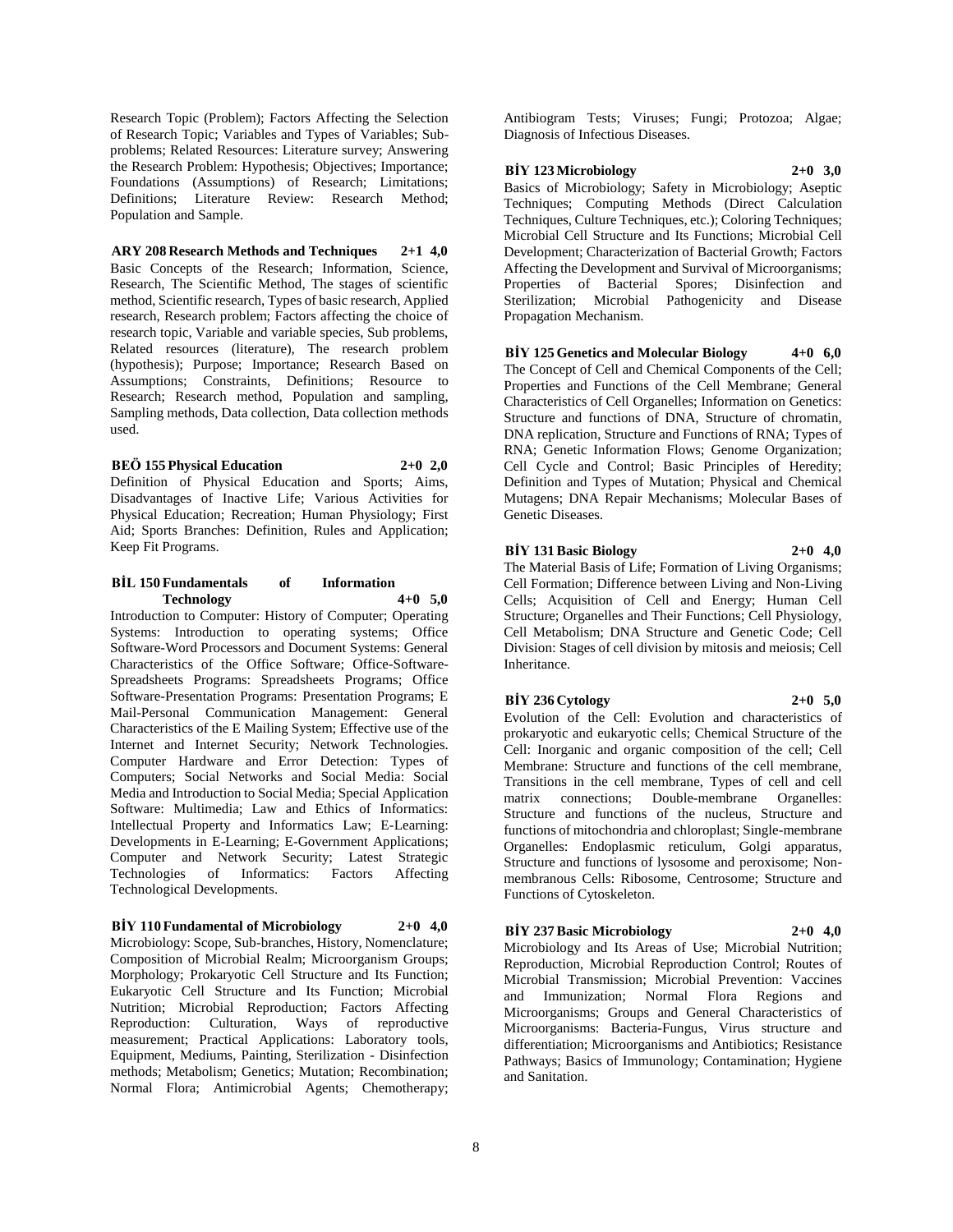|                   | <b>BIY 238 Microscopy</b> | and | <b>Preparation</b> |  |
|-------------------|---------------------------|-----|--------------------|--|
| <b>Techniques</b> |                           |     | $2+0$ 3,0          |  |

Structure of Microscope; Technical Description of Microscopes; Parts of Microscope; Microscope Types: Stereo microscope, Dark field microscope, Phase-contrast microscope, Inverted microscope, Fluorescence microscope, Polarizing microscope, Interference microscope, Electron microscope, Confocal microscope, Sound microscope; Examination of Medical Materials: Fixation, Tissue processing, Painting; Immunohistochemical Examinations; Cytopathologic Examinations; Enzymatic Histochemical Examinations; Investigations of Biological Materials; Painting Methods; Cell Counting Methods.

**BMB 101 Introduction to Biomedical Science I 3+0 4,5** Science, and Scientific Method; Cell Structure; Prokaryotic, and Eukaryotic Cells; Cell Functions; Cell Membranes; Cell Organelles; Biology Central Dogma, Protein Synthesis; Genetics: Cell life cycle and basic heredity, Genome (DNA, genes and chromosomes); Genotype and Phenotype; Genetic Basis of Diseases; Tissues and Classification of Tissues; Organs and Systems Biology.

**BMB 102 Introduction to Biomedical Science II 3+0 4,5** Human Anatomy; Introduction to Pathology: Materials used in a pathology laboratory, Laboratory techniques in pathology; Cell Injury, Necrosis and Adaptation; Acute and Chronic Inflammation; Cell Regeneration and Wound Healing; Regulation of Body Fluids; Hemodynamic Disturbances; Human Diseases and Control of Human Diseases; Chemicals and Human Health; Introduction to Cancer Biology.

**BMB 103 Practice in Biomedical Sciences I 0+3 4,5** Laboratory Safety; Laboratory Techniques; Biomedical Instruments; Types of Microscopes and Their Characteristics; General Properties of the Cell (Unicellular Organisms, Multicellular Organisms); Diffusion and Osmosis; Mitotic Cell Division and Meiosis; General Properties of Enzymes; Epithelium Tissue (Epithelium, Gland Epithelium); Connective Tissue (Connective Tissue Cells, Connective Tissue Fibers); Cartilage Tissue (Hyaline Cartilage, Elastic Cartilage, Fibrocartilage); Bone Tissue (Microscopic Structure of Compact Bones, Bone Cells); Blood Tissue (Erythrocytes, Leukocytes, Agranulocytes, Granulocytes, Thrombocytes); Muscle Tissue (Smooth Muscle Structure, Skeletal Muscle Structure, Cardiac Muscle Structure); Nerve Tissue (Nervous Cells, Neuroglia Cells).

**BMB 104 Practice in Biomedical Sciences II 0+3 4,5** Determining Blood Types; Counting Blood Cells (Counting Erythrocytes and Leukocytes); Earthworm Dissection (Morphology and Anatomical Structure); Frog Dissection (Morphology and Anatomical Structure); Preparations of Unicellular Organisms; Histolytic Preparations: Taking crosscut, Making permanent preparations; Microphotography; Measurement and Drawing Techniques; Sheep Brain Dissection; Sheep Heart Dissection; Eye Dissection; Biomedical Modeling.

#### **BMB 105 Cytology, Hematology** and **Immunology**  $4+0$  **6.0 Immunology 4+0 6,0**

Eukaryotic Cell Structure and Its Function; Major Components of Cells; Role of Enzymes in Cellular Processes; Energetics and Major Catabolic Pathways; Cell Growth Cycle; Control and Regulation of Differentiation; Blood Morphology; Measurement of Plasma and Serum Components; Molecular Diagnostics in Hematological Testing; Innate Immunity; Structure and function of Adaptive Immune System.

#### **BMB 106 Mechanism of Drug Action 4+0 6,0**

Principles of Drug Administration; Absorption, Distribution, Metabolism, Excretion; Drug Side Effects; Effects of Drugs on Parasympathetic, Somatic, Sympathetic and Central Nervous Systems; Targets of Drug Effect; Receptor Theories: Ligand-controlled ion channels, G-protein coupled receptors, Kinase-linked and-associated receptors, Nuclear receptors, Control of the receptor expression; Ion Channels as a Drug Target; Regulation of Intracellular Calcium Levels.

# **ÇEK 210 Health Insurance and Social Security**

**Applications 2+0 3,0** Private and Public Health Finance Sources; Definition and History of Health Insurance; Definition of Insurance; Concept of Health Insurance; History of Health Insurance; Emergence Reasons of Health Insurance: Health Insurance Applications in Turkey (Social Insurance Institution, Pension Fund, Bag-Kur); Health Insurance and Problems faced in Application, General Health Insurance and Turkey; General Health Insurance Studies; Personal Health Insurance System Social Security Concept; Definition of Social Security and Conditions causing Social Security; Factors defining Concept of Social Security; Income Sources and Payments of Social Security; Social Security Funds; Public Service-Social Security Relations; Place of Health Insurance Inside Social Security.

#### **ÇEK 312 Labor Law 2+0 3,0**

Principles and History of Labor Law; Labor Code; Contract of Service: Formation, Types, Obligations, Termination and its consequences; Regulation of Work; Trade Unions: Formation, Organization, Structure, Termination, Control; Union Membership; Guarantees of Union Membership; Collective Labor Agreements: Signing and application of the agreement; Strikes and Lockouts: Concept, Application, Consequences.

# **ÇEV 322 Environment Health 2+0 3,0**

Concept of Environment Health: Definition, Subjects, Characteristics; Environment, Human and Health Relation: Ecology of humans, Disease and environment relations, Social, cultural and economical effects; Concept of Environmental Disease and Toxicology: Risk evaluation, Risk transmission; Water, Air and Health Relation: Healthy drinking and usage water, Causes and kinds of water and air pollution, Infection diseases caused by water and air, Control of these diseases, The situation in Turkey; Others Types of Pollution: Soil, Food, Noise, Radioactive material; Urbanization and Health: Urban health, Project of healthy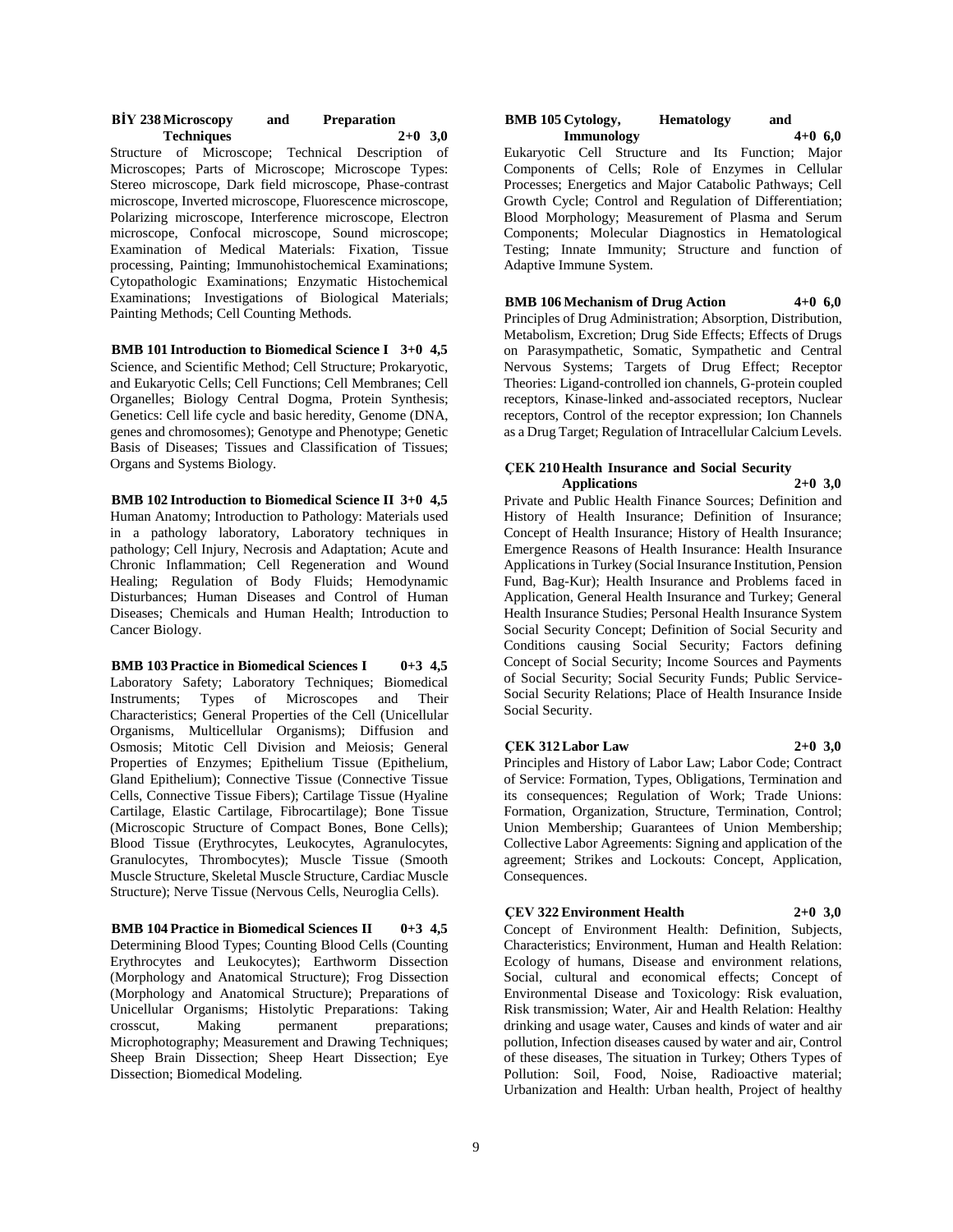cities; Environmental Health Legislation in Turkey and in the European Union.

#### **ÇGE 104 Description of Guidance and**   $$

Introduction to Guidance and Counselling: Subject matter, Aim, Principles and Limitations of guidance, Related fields; Reasons for Guidance: Social change, Automatic development, Subculture of youthfulness, Impossibilities of school, Developmental tasks; Fundamental of Guidance; Group Approach in Guidance and Counselling: Aim of group approach in guidance and counselling, Reasons for using group approach in guidance and counselling, Application fields of group approach, Services provided by group approach, Methods of group approach; Assessing and Understanding The Individual: Techniques for assessing and understanding the individual, Self report techniques, Observation and techniques based on observation, Techniques based on observation, Techniques based on measurement, student?s personal files; Guidance and Counselling Applications in Schools.

#### **ÇGE 105 Drama in Education 3+0 4,0**

Definition of Drama; Differences and Similarities Among Types of Drama; History of Educational Drama; Importance and Benefits of Play and Drama in Child Development and Education; Drama Technique; Types of educational drama; Placement of Educational Drama Activities into Daily and Weekly Plan in Preschool Education: Utilizing drama as learning and living, Getting confidence, According, Using five sense, Developing observation ability, Setting game; Detection of Individual and Group Creativeness.

#### **ÇGE 106 Diction and Body Language 2+0 3,0**

Sentences (Word Flow): Syllable structure, Syllabification exercises, Passage reading exercises, Meaning conflicts in text, Points to consider in word flow, Verbal punctuation ; Expression : Style, Types of styles, Clarity; Verbal Power: Definition of verbal power, Exercises on powerful expression; Sign: Definition of sign and symbol, Exercises on symbolic expression; Politeness: Expressing politeness, Responsiveness in verbal interactions, Motion and body movements in verbal expression, Meanings and use of body language; Mimicking Verbal Styles: Exercises on mimicking, Role play activities.

#### **ÇGE 107 Child and Music 3+0 4,0**

Music Repertory; Music Compilation; Music Education; Planning and Implementation of Music Activities; Planning and Implementation of Musical Activities for Children with Special Needs; Basic Concepts; Effects of Music Activities on Child Development; Importance of Music in Early Childhood Education; Planning Music Activities in Preschool Education; Types of Music Activities; Rhythm Instruments Used in Music Activities; Principles for the Use of Rhythm Instruments; Instruments: Types of instruments, Importance of instruments in preschool music activities.

**ÇGE 110 Learning and Teaching Techniques 2+0 4,0** Development and Learning Preschool Education; Development and Developmental features; Developmental

principles; Factors affecting development; Developmental stages; Learning; Learning characteristics in Preschool education; Learning stages; Learning types; Factors affecting learning; Learning Theories; Behavioral Approach in Learning Theory; Cognitive Learning Theory; Social Learning Theory; Learning through game Theory.

## **ÇGE 111 Inclusive Education 2+0 3,0**

Inclusive Education; Definition; Aim; Principles of Inclusion; Mainstreaming the Development Process of education in our Country and the World; Mainstreaming the legislation and practices related to education; Inclusive Education Task Area Personnel and Facilities; Inclusive Education Importance of Team Work; Inclusive Education Benefits; Inclusive Education for the Child's Developmental; Student Placement Process in Mainstreaming Environment Education; Inclusive Education in Preschool Education; Inclusive Education in Primary Education; Inclusive Education in Secondary Education; Inclusive Education in Higher Education.

## **ÇGE 112 Family Education 2+0 4,0**

Family Education: Importance of family education, Family education objectives, Need for family education, Family education and its effects on children, Impact on families, Effects on teacher and school; Family Preparation Training Program, Working with Families, Preschool Education Studies in Education; Family Education Event File Preparation; Family education file review activity, Family education event file creation, Family education activities.

## **ÇGE 115 Child Development I 2+0 4,0**

Basic Concepts Related to Development: Growth, Maturation, Learning, Development, Readiness, Critical period, Education; Basic Principles Related to Development; Factors Affecting Development: Hereditary factors, Environmental factors; Development Periods and Development Duties; Physical Development: Importance and properties of physical development in children aged 0- 12 years; Psycho-motor Development: Importance, Basic concepts, Psycho-motor development in children aged 0-12 years, Psycho-motor development at juvenile age; Mental Development: Importance, Basic concepts, Effective factors, Piaget's theory of cognitive development.

#### **ÇGE 116 Child Development II 2+0 4,0**

Language Development: Importance, Factors affecting language development, Stages of development, Approaches to language acquisition, Relationship between mind and language development; Emotional Development: language development; Emotional Development: Importance, Basic concepts, Features of emotional development in children aged 0-12 years, Social developmental characteristics in adolescence, Erikson's psychosocial development theory; Sexual Development: Importance, Basic concepts, Freud's theory of personality and stages of sexual development, Sexual development in adolescence.

**ÇGE 118 Child Recreation and Entertainment 2+0 3,0** Recreation Activities: Determining recreation activities, Preparing recreation activities, Performing recreation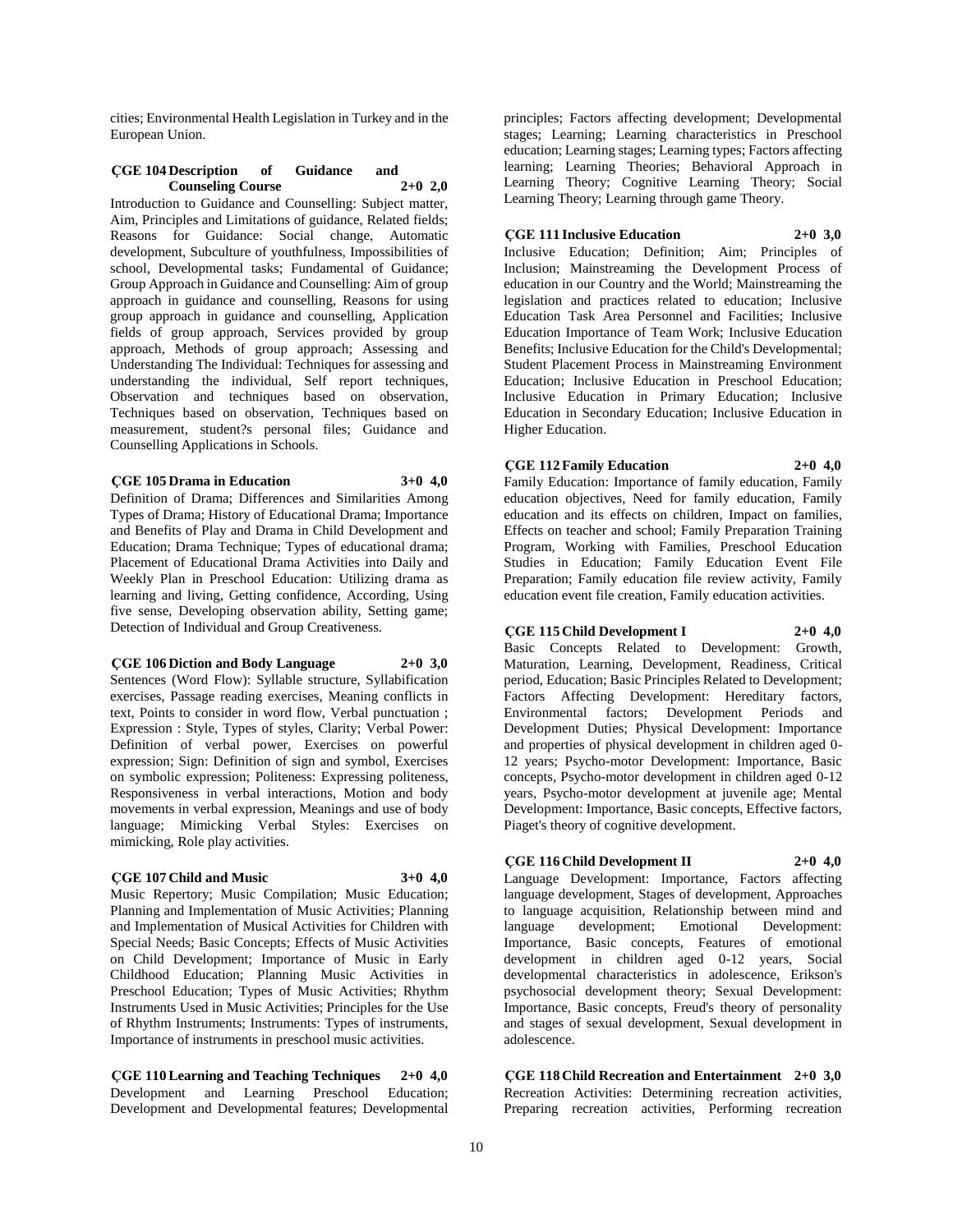activities; Implementation of a Recreation Program; Face Painting; Recreational Costumes: Costume design, Costume sewing; Importance of Recreation and Entertainment for Children; Computer-assisted Recreation Activities; Camera and Camera Use; Music Selection in Recreation Activities.

#### **ÇGE 120 Personal Development 3+0 4,0**

Concept of Communication; Communication in Workplace, Principles of Interpersonal Communication, Behavioral Patterns, Vocational Qualifications; Professional Quality; Self-Esteem; Self-concept; Application Fields: Guidance and psychological development counseling, Self-awareness, Interpersonal communication, Empathy and listening skills, Developing self-confidence, Sense of loneliness and coping with rejection, Coping with the fear of future.

#### **ÇGE 206 Training and Development of Unhealthy Children 2+2 3,0**

Chronic Illnesses and Children: Definition, Fundamental concepts, Classification; Chronic Illnesses Childs Physical Development: Physical Properties of childs, Personality properties; Prevention and Prediagnosis: Medical prevention methods to prevent the illness, Importance of prediagnosis, Importance of family cooperation; Education: Required changes to install structure, Different education tools, Education programs.

## **ÇGE 208 Language Development and Development and Education of Children with Communication Disorders 2+2 4,0**

Definition and Classification of Speech Disorders; Causes of Communication Disorders: Speech disorders due to organic malformations, Organs used for speech and their roles in speech disorders, Effects of central nervous system and its role in communication disorders, Speech and language disorders related to cognitive disorders, Functional speech disorders, Communication disorders related to serious psychological and social factors; Types of Speech Disorders: Articulation disorders, Voice disorders, Phonological disorders, Other speech defects; Developmental Aspects of Children with Communication Disorders; Education of Children with Communication Disorders; Prevention and Early Diagnosis of Speech and Language Impairments.

#### **ÇGE 209 Education of the Gifted and Talented Children 2+2 3,0**

Definition and Classification of the Gifted and Talented Children: Terms and concepts, Definitions, Prevalence, Classification; Developmental and Sociocultural Characteristics: Physical, Creative, Learning, Leadership, Motivational, Sociocultural; The Importance of Early Identification: The reasons of special education, Civilization and gifted persons, Research on the gifted persons, The importance of early identification, Identification methods; Needs of education: History of their education, Education practices, Special school, Special class, Inclusive education, Enrichment, Practices in Turkey, Considerations of their education.

#### **ÇGE 214 Seminar 2+0 4,0**

Things to Be Done to Develop The Creativeness of The Child; Cognitive Development Applications; Comprehension of The Operation of Systems in Children; Principal Terms Related to Development; Developmental Stages That Form Personality; Behaviour Development According to The Intelligence and Physical Situation of Children; The Role and Importance of The Game: Developing game pouch and increasing game creativeness; Related Applications and Seminar Presentations.

#### **ÇGE 221 Following Art Activities 2+0 3,0**

Definition and Historical Development of Art; Art in Religions, Art in Countries; Art in Systems; Izms and Development of Izms from Beginning up Today; Place of Art Among the Other Professions; Branches of the Art: Plastic arts (Painting, Sculpture, Architecture), Decorative arts (Graphic, Ceramic, Industrial productions design and architecture, Textile, Fashion, Furniture, Glass, Accessory etc.), Cinema, Photograph, Phonetic arts (Music, Theatre, Opera, Operetta), Puppet, 3D Animation, Ballet, Dance; Literature and Types of Literature; Phonetic Arts in Religions; Phonetic Arts and Development of Phonetic Art in Countries and in Systems.

#### **ÇGE 223 Child Nutrition 2+0 4,0**

Nutrition: Stages of Child Nutrition; Metabolism: Energy metabolism, Energy requirements; Nutrition Facts: Proteins, Fats, Carbohydrates, Mineral substances, Vitamins, Water; Nutrition in Pregnancy; Nutrition for the Breastfeeding Mothers; Mother?s milk: The benefits of breast milk , Comparisons of breast milk and cow?s milk, Techniques of breastfeeding, Keeping breastfeeding, Termination of breast feeding; Mixed Nutrition; Starting with Additional Nutrients; Artificial Nutrition; Feeding with Cow?s Milk; Eating Disorders, Diet in Special Cases and Illness: Feeding of premature babies, Anorexia and eating deviations, Food Allergies, Food poisoning, Diarrhea , Dietary regulations for sick children; Dairy Food for Children; School Children and Nutrition; Nutrition in Adolescence.

#### **ÇGE 225 Child Rights and Society 2+0 2,0**

Introduction; Definition of children rights; International legal frame of children rights; Economic and social rights of children; State, family and child: the balance of rights and responsibilities; Consequences of the violation of children rights on child health: child workers; child soldiers; disabled children; physical, sexual and psychological abuse of children; Abandonment of children; Child abuse and neglect: recognizing and assessing the basic signs, ?Munchausen by proxy? syndrome (MBPS); Theoretical approaches towards child abuse and neglect; Racial, ethnic, gender related and religion related discrimination towards children the consequences of discrimination on child health; Social work for children; violation of child rights and child health in Turkey.

**ÇGE 229 Art and Creativeness in Childhood 3+0 2,0** Definition of Art and Creativity; Theories Related to Creativity; Creativity and Art Education; Relations of Cognitive, Social and Physical Development with Creativity;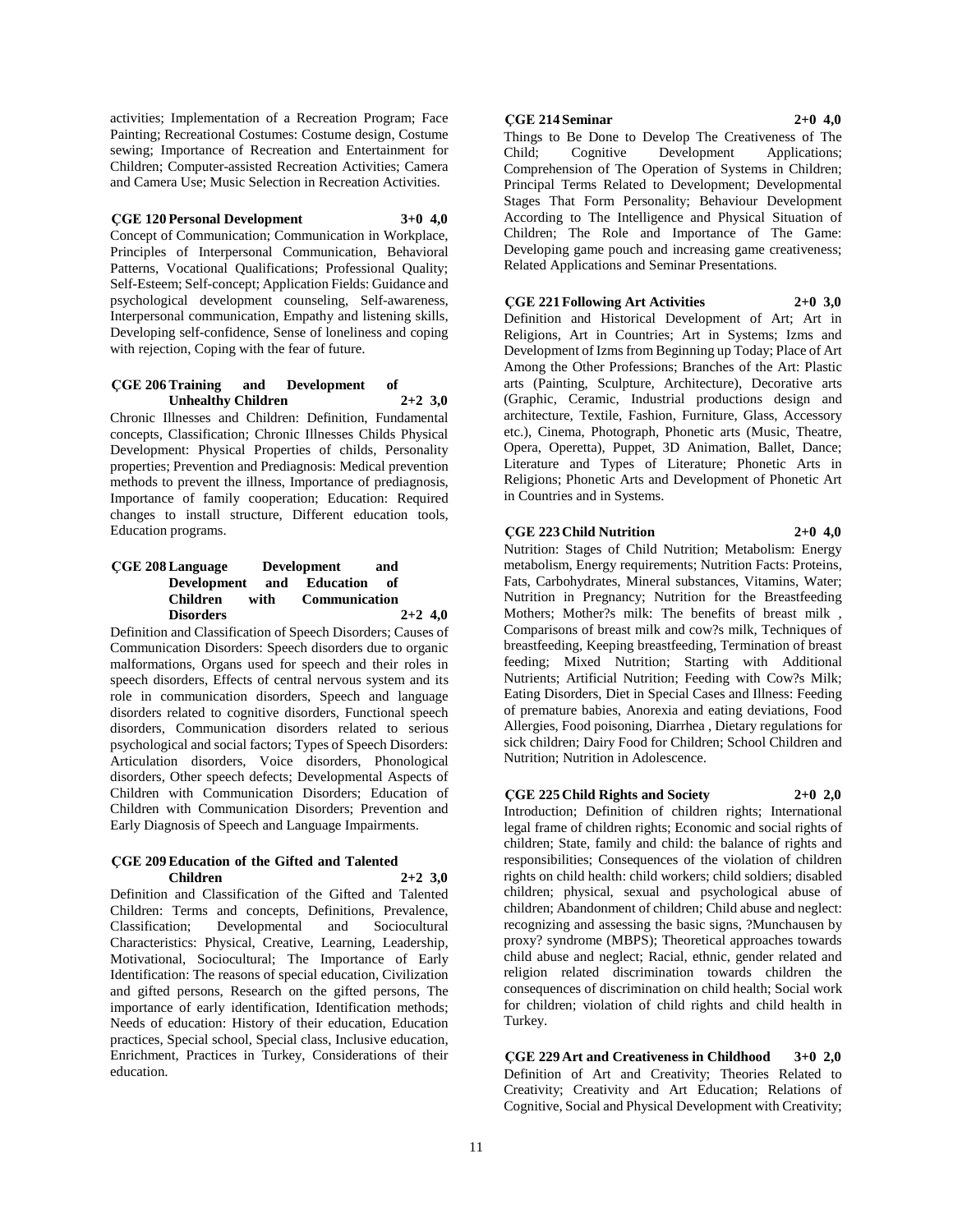Expression of Ideas and Emotions in Different Ways; Line, Perspective and Color in Children?s Painting; Improving Creativity with Different Materials; Story Completion; Lyric Narration; Creative Games and Music; Gaining Aesthetic Values; Boosting Interest in Art and Creativity Activities.

#### **ÇGE 231 Special Education I 3+2 5,0**

Basic Concepts in Special Education; Development of Special Education; Relation Between General Education and Special Education; Principles of Special Education; Students with Visual Impairment, Hearing Impairment and Communication Disorders: Definition, Classification, Identification, Prevalence, Causes and Prevention; Education of Children with Visual Impairment, Hearing Impairment and Communication Disorders; Children with Physical and Health Impairment, Gifted Children and Maladjusted Children: Definition, Classification, Identification, Prevalence, Causes and Prevention.

#### **ÇGE 232 Special Education II 3+2 5,0**

Diagnosis and Classification of Learning Disabilities: Causes of learning disabilities, Prevention and early diagnosis, Education of children with learning disabilities; Diagnosis and Classification of Mental Retardation: Causes of mental disability, Prevention and early diagnosis, Education of mentally disabled persons; Identification and Classification of Physical Disabilities: Causes of physical disabilities, Prevention and early diagnosis, Education of the physically disabled.

#### **ÇGE 233 Practice in Preschool Education Institutions I 1+4 5,0**

Characteristics of Physical, Social and Educational Environment in Preschool Education Institutions; Course Software Evaluation and Selection; Distance Education Applications; Course Planning: Annual plans, Daily plans; Planning and Implementation of Leisure-Time Activities; Planning and Implementation of Turkish-Language Activities; Planning and Implementation of Game Activities; Planning and Implementation of Music Activities.

#### **ÇGE 234 Practice in Preschool Education Institutions II 1+4 5,0**

Creative Drama Activities: Planning of activities, Implementation of activities; Reading and Writing Preparation Activities: Planning and implementation of activities; Art Activities: Activity planning, Implementation of art activities; Science and Nature Activities: Planning Activities, Implementation of activities; Field Trips.

#### **ÇGE 235 Material Development at Pre-school Education Institutions 2+0 3,0**

Importance and Role of Tools and Materials in Education; Selection of Instructional Tools and Materials; Design of Visual Materials: Features of visual design elements, Visual design principles; Instructional Materials and Effective Use of Materials; Computer Use in Education: Computer-assisted instruction, Computer-based instruction, Computersupported teaching methods; Distance Education: Definition of distance education, Use of technology in distance education; Evaluation.

**ÇGE 237 Communication with Children 2+0 3,0** Concept of Communication Concepts and Various Models of Communication; Children's Emotional Needs; Child Rearing Styles and Their Developmental Effects; Components of Effective Communication; Approaches to the Prevention of Incompatible Behavior; Acquisition of Safe Behavior; Importance of Effective Communication Skills for Effective Teaching; Effective Listening; ?I? and ?You? Messages: Conflict and resolution, Disciplinary methods; Guidance and Psychological Development Counseling; Self-Recognition; Interpersonal Communication; Empathy and Listening Skills; Effective Communication between Family and Child: Effective communication techniques with parents; Communication in Business Life.

**ÇGE 239 Science and Technology on Childhood 3+0 4,0** Preschool Science Education; Scientific Activities; Computer Use in Education: Computer-supported activities; Role of Learners in the Use of Technology in Education; Teacher's Role in the Use of Technology in Education; Technology Competencies of Early Childhood Teachers; Effects of Computer on Development and Learning; Results of the Use of Technology in Education; Software Programs Used in Preschool Education; Technology-Supported Early Childhood Education Activities; Advantages of Computer Technologies for Individuals with Special Needs.

# **ÇGE 241 Child and Game 2+0 3,0**

Definition of Game; History of Game; Game Theories: Development of the game according to Formalists; Importance and Place of Game in Education; Types and Features of Games: Games by structure; Games by tools used; Planning Game Hours; Games for Children with Learning and Adaptation Problems; Developing Sample Game, Developing Game Repertory; Compiling Games; Developing Game Activities; Game Activities in Special Education.

# **ECY 103 Introduction to Pharmacy Technician**

**I 2+0 5,0** Definition and Parts of Pharmacy; Healthcare Professionals in the Pharmacy; Pharmacy Technicians: Definition, Job description, Workplaces, Responsibilities; Drug Nomenclature; Organization of Drugs; Drug Expiration Date, Effects of Temperature, Light and Moisture on Drugs; Filing the Documents; Prescription and Non-prescription Medications; Prescriptions That Require Special Handling; Vocational Terminology and Concepts; Definition of Codex and Pharmacopoeia.

# **ECY 104 Introduction to Pharmacy Technician**

**II 2+2 5,0** An Overview of thePharmaceutical Industry: Development of the Turkish pharmaceutical industry, World pharmaceutical industry; Pharmaceutical Distribution Channels: Drug wholesalers, Pharmacy cooperatives; Communique on Health Practices; Prescription Control; Legislation on Pharmaceutical Distributors; Basic Software Used in Pharmacies: Pharmacy Automation Programs; Procedures of Product Entry; Use of Cash Register and POS device; Institutions Inspecting Pharmacies.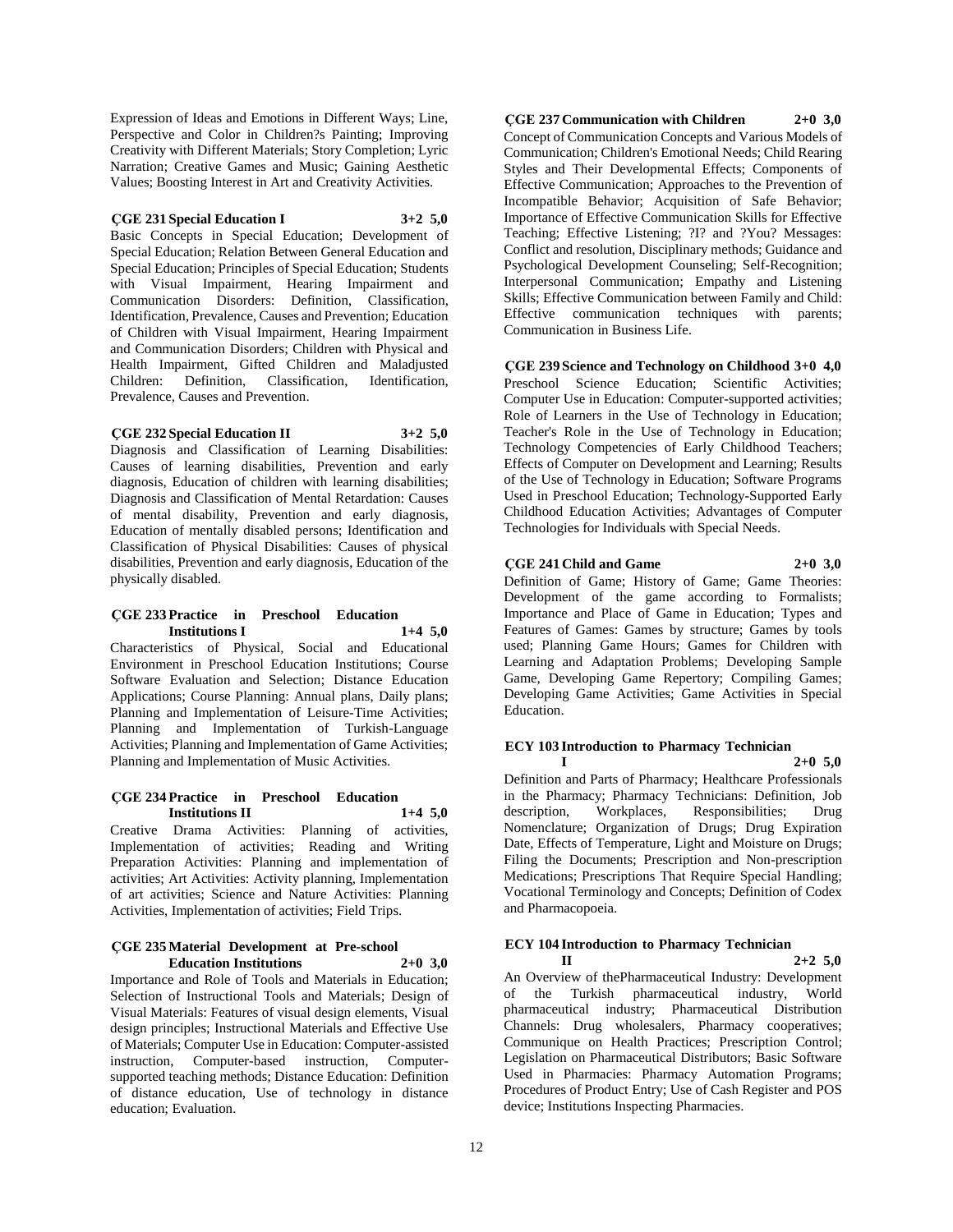**ECY 105 Occupational Terminology 2+0 3,0** Drugs and Routes of Administration; Pharmacological and Biochemical Concepts on Prescriptions; Medical Terminology Used in Practices of Pharmacy Technicians: Terms related to pharmacology, Terms related to pharmacognosy, Terms related to pharmaceutical chemistry, Terms related to pharmaceutical technology, Terms in Law No. 6197, Terms used in orders from repositories; Units of Measurement Used in Pharmacy.

#### **ECY** 106 Principles of Pharmacy Services and<br>Code of Ethics 2+0 4.0 **Code of Ethics 2+0 4,0**

Basic Concepts; Related Legislation: The Constitution, Turkish Penal Code, Law no. 6197 on pharmacists and pharmacies; Law no. 1262 on pharmaceuticals and medical preparations, Law and regulation on cosmetics, Law no. 2313 on the control of narcotic drugs, Law on basic health services, Law on consumer protection, Regulation on pharmacists and Pharmacies, Regulations on patient rights, Decree on drug prices; Instructions on Budgetary Procedures; Concept of Ethics: Ethics and morality, Ethics and the law, Professional ethics and codes; Social Behavior.

**ECY 207 Hospital Pharmacy Technicians 1+0 2,0** Duties and Responsibilities of Hospital Pharmacy Technicians; Hospital Organization; Pharmacy Organization: Duties and Responsibilities of Pharmacy Staff; Inventory Control; Drug Stockpiling; Drug Dispensing; Safety in the Pharmacy; Control of Drug Expiration Dates; Software Used in the Hospital Pharmacy; Prescription Drug Coverage; Relations with Other Units of the Hospital; The Cold Chain.

**ECY 208 Drug Forms and Medical Supplies 4+1 7,0** Basic Reference Books: Medical formulas, Vademecum, etc.; Labeling Information and Rules; Prescribing Information; Drug Delivery Systems: Solution, Syrup, Suspension, Emulsion, Semi-Solid products, Rectal and vaginal suppositories, Powder drugs, Solid dosage forms, Sterile drugs; Biotechnological Products; Concepts of Bioavailability and Bioequivalence; Surgical and Medical Supplies; Rules of Working in the Laboratory; Chemical Substances Commonly Found in Pharmacy Laboratories.

**ECY 209 Basic Information on Diseases 2+0 4,0** Fluid and Electrolyte Balance and Imbalance; Acid-Base Balance and Imbalance; Oncologic Disorders; Blood Disorders; Heart Diseases; Kidney Diseases; Shock; Allergic Diseases; Respiratory System Diseases; Nervous System Diseases; Endocrine System Disorders; Digestive System Diseases; Joint and Skin Diseases; Musculoskeletal Diseases; Common Elderly Diseases; Pregnancy and Labor.

**ECY 210 Natural Products 2+1 4,0** Phytotherapy; Aromatherapy; Homeopathy and Nutraceuticals; Phytotherapy and Explanation of Phytopharmaceutical Terms; Extraction Methods; between Nutraceuticals and Phytopharmaceuticals; Medical Teas: Preparation and Use; Herbal Raw Materials of Drugs Used for Digestive Diseases; Herbal Raw Materials of Drugs Used for Cardiovascular

Diseases; Herbal Raw Materials of Drugs Used for Respiratory System Diseases; Anti-Aging; Natural Sources Used for Dermatological and Rheumatic Diseases; Natural Cosmetics and Products; Quality Control of Natural Products.

**ECY 211 Practical Information on Drugs 6+0 7,0** Basic Concepts Related to Drugs; Local and Systemic Applications; Absorption, Distribution, Metabolism, Excretion; Pharmacodynamics: Drug effects, Antagonism; Factors Changing Drug Effects; Drug Interactions; Drugs Used in the Treatment of Cardiovascular System Diseases; Drugs Used in the Treatment of Endocrine System Diseases; Drugs Used in the Treatment of Digestive System Diseases; Drugs Used in the Treatment of Central Nervous System Diseases; Drugs Used in the Treatment of Respiratory System Diseases; Drugs Used in the Treatment of Ear, Nose and Throat Diseases; Drugs Used in the Treatment of Eye Diseases; Chemotherapeutics.

### **ECY 212 Drug Intoxication 2+0 4,0**

Toxic Effects of Drugs; Drug-Drug Interactions; General Principles of Acute Drug Intoxication; General Concepts of Toxicology; Pharmacokinetic and Pharmacodynamic Drug Interactions; Drug-Alcohol Interactions; Safe Drug Use in Pregnancy and Senility; Safe Drug Use in Childhood; Toxic Effects Due to the Use of Antibiotics and Chemotherapeutics; Toxic Effects Due to the Use of Cardiovascular Drugs; Toxic Effects Due to the Use of Central Nervous System Drugs; General Principles of the Treatment of Acute Drug Intoxication; Substance Abuse and Doping.

**ECY 213 Non-prescription Drugs 1+0 2,0** Definition of Over-the-Counter Drugs; Over-the-Counter Drug Market in Turkey; Over-the-Counter Drugs in the World; The Concept of Non-prescription Medication; Nonprescription Drug Indications; Side Effects of Nonprescription Drugs; Weight Loss Drugs; Non-Drug Products Sold in Pharmacies; Vitamin Shops; Sale of Herbal Medicines and Safety Issue; Sales of Baby Products: Pacifier, Baby Food, Baby Diapers, Baby Bottle.

#### **ECY 215Basic Immunology 2+0 3,0** History and Scope of Immunology; Terminology of Immunology; Immune System; Organs of the Immune System; Cells of the Immune System; Mechanisms of Active Immunization; Mechanisms of Passive Immunization; Antigens; Antibodies; Complement System: Mechanism of cellular immune response; Mechanism of humoral immune response; Vaccines and Serums; Serology and Research on Serology.

**EDB 111 Children's Literature and Media 2+0 4,0** Characteristics of Children's Publications; Features of Printed Publications; Features of Visual Publications; Evaluation of Printed and Visual Publications for Pre-school Children; Evaluation of Printed and Visual Publications; Guiding Children and Parents to Use Children's Publications; Effective Methods for Using Publications for Children: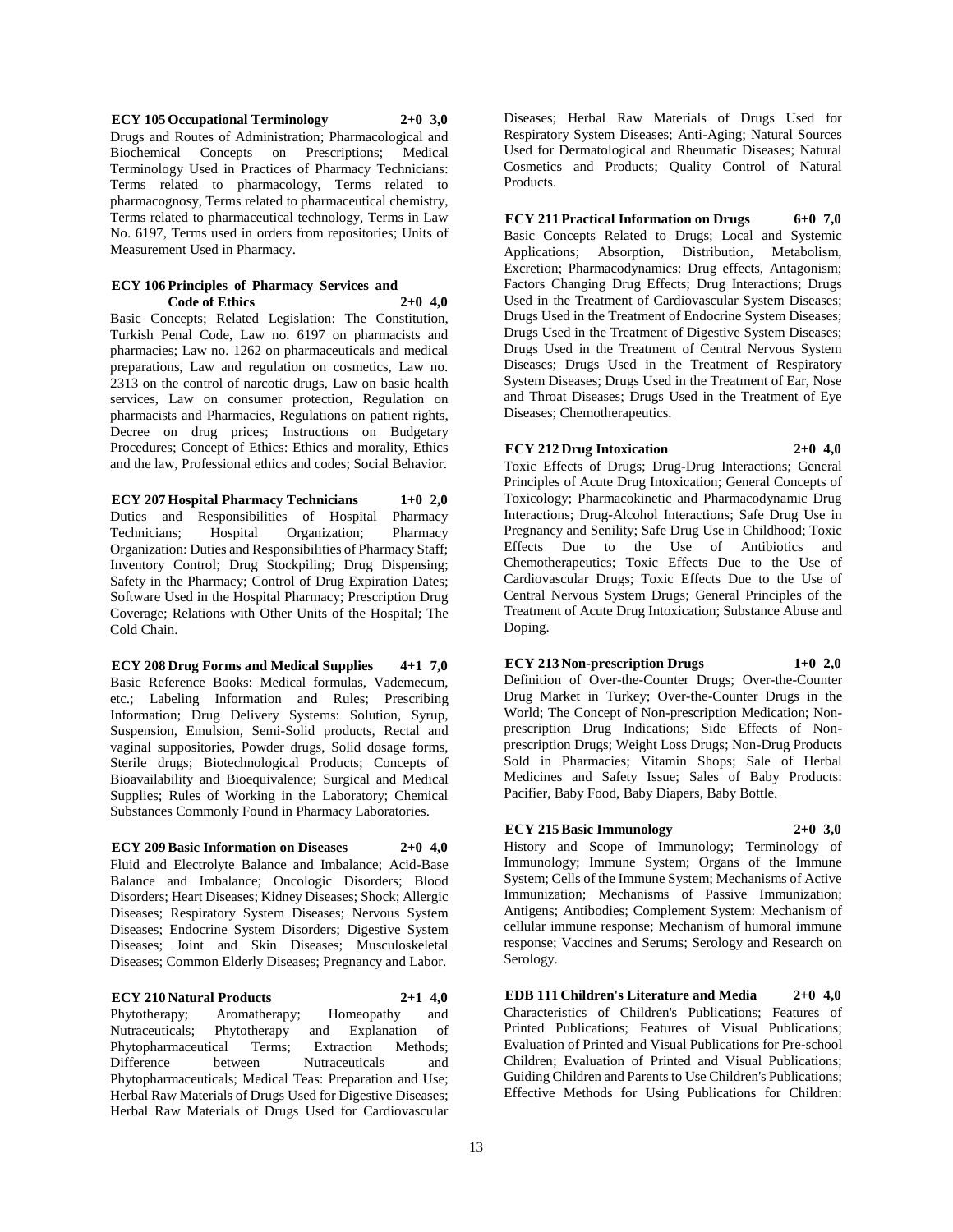Works of children's literature, Printed media publications, Creating a sample archive of children's literature.

### **EST 202 Esthetics and Ethics 2+0 4,0** Science of Esthetics; Historical Development of Esthetics; Psychological Basics of Esthetic Judgment; Aims of Esthetics: Beautiful and Ugly in Esthetics; Relations between Arts and Esthetics as a Social Phenomenon; Forms of Art and Artists; Relations among Esthetics, Society and Arts: Concept of Business Ethics; Ethical Rules; Code of Ethics for Skincare and Beauty Specialists; Professional Cooperation.

#### **ETK 103 Professional Ethics 2+0 2,0**

Definition of Aged Care Personnel; Duties and Functions of Aged Care Personnel; What is Profession? What are Elements of a Profession?; What is Professional Ethics?; Ethics, Law, Values, Concepts; Ethics-Values Conflicts, Dilemmas; Institutions Providing Service to Aged People; Human Rights; Rights of Aged People; Characteristics of Aged Care Personnel; Training Period of Aged Care Personnel; Employment Opportunities for Aged Care Personnel.

#### **ETK 207 Professional Ethics 2+0 3,0**

The Concept of Ethics; General Principles and Applications of Ethics: Comparison of the concepts of morality and ethics; Introduction theories of Ethics; Professional ethics; Basic principles of the profession; Basic Ethical Principles Adopted in the Field of Medicine: Meaning of medical ethics; Medical ethics principles and rules; Respect of private life and confidentiality; Disclosure of information and truth telling; Declarations on medical ethics; Health Workers Rights; Providing Ethics on Business; The physician reports; and ethics.

#### **HUK 259 Children's Law 2+0 2,0**

Children's Law and Features; Children's Rights at The Constitution of Turkey; Children's Rights on the International Conventions : United Nations Children's Rights Convention; 5395 limited Child Protection Law and Practice: Non-discrimination against children, Child protection against maltreatment, Conservation of children as an accused and convicted , 5237 Turkish Penal Code to the subject perspective; Children's Rights and Verb Licence; The Child's Personality Protection; Children's Legal Identity Properties; Engagement and Marriage of Children; Special Children's Law: Relationship between child and parents, Pedigree, Paternity ındication, The Recognition, Paternity case, Adoption, Custody; Protection of Children in need; Education of Children; Protection of Child Employees./1

# **İKT 222 Health Economy 2+0 2,0**

Health Services Framework The Role of States in the Health Law and Legal Regulation in Turkey the internationally accepted rights of the patient; Health Organization employee rights and responsibilities; Turkey's Health System's efforts to improve the Turkey Economics and Health Economics in the Context of the International Comparison; General Insurance System and Impact of Health System; Efficiency Analysis in Health System, Economic Policy and Economic Analysis of Exchange Rates and Location of Health Services Sector; Economics.

**İLT 201 Interpersonal Communication 3+0 4,5** Verbal Communication; Speaking Skills As Dimension of Interpersonal Communication; Listening Capabilities As Dimension of Interpersonal Communication; Non-Verbal Communication; Signs And Meanings; Stress And Stress Management; Group; Group Dynamics; Small Group Characteristics; Persuasion; Speaking And Listening; Time And Time Management; Interpersonal Communication; History of Communication Research.

### **İLT 219 Interpersonal Relations 2+0 2,0**

Conceptual Aspects of Communication; Variables Affecting Communication; Self-Recognition; Perception; Listening and Active Listening; I Language; Empathy; Assertiveness; Stress and Coping Methods; Communication with Elderly People; Interpersonal Communication: Family, School, Shopping, Workplace; Elimination of Problems in Interpersonal Communication; Communication Conflicts and Elimination of Conflicts; Factors Facilitating Communication; Role of Emotions in Communication; Effective Speaking and Active Listening; Body Language; Rights and Responsibilities; Values and Their Role in Communication.

### **İNG 175 English I 3+0 3,0**

Using the Verb 'to be'; Saying Name, Phone Number and email Address; Describing Things and Places in a Classroom; Asking for Help While Studying; Using the Verb 'to be' in Questions, Describing Favourite Celebrities, Friends and Family; Using Simple Present Statements, Yes-No Questions and Short Answers; Talking about Daily and Weekly Routines; Saying How Often You Do Things; Talking about Free-time Activities and TV shows; Using 'there is, there are'; Using 'some, no, a lot of, and a couple of'; Describing Neighbourhood and Local Events; Asking for and Telling the Time.

# **İNG 176 English II 3+0 3,0**

Using the Present Continuous; Talking About the Weather and Sports; Using 'like to', 'want to', 'need to' and 'have to' with Other Verbs; Using 'this', 'that', 'these', 'those'; Asking Questions with 'How much'; Talking about Clothes, Colours, Shopping and Prices; Using can; Talking about Countries, Languages, and Nationalities; Talking about International Foods; Using the Simple Past of Regular and Irregular Verbs; Using the Past of be; Asking Simple Past Information Questions; Describing Past Experiences; Using Many and Much; Using Some and Any; Using Would Like; Describing Favourite Foods and Eating Habits; Using 'or something' and 'or anything'.

**İŞL 109 Introduction to Business 2+0 3,5** The Concept and History of Business; Relationship Between Business Science and Other Sciences; Environment in the Business; Goals of Business, Classification for Different Kind of Criterion; Law Forms; Union of Businesses; Functional Approaches in Businesses: Marketing Function, Product Function, Financial Management Function,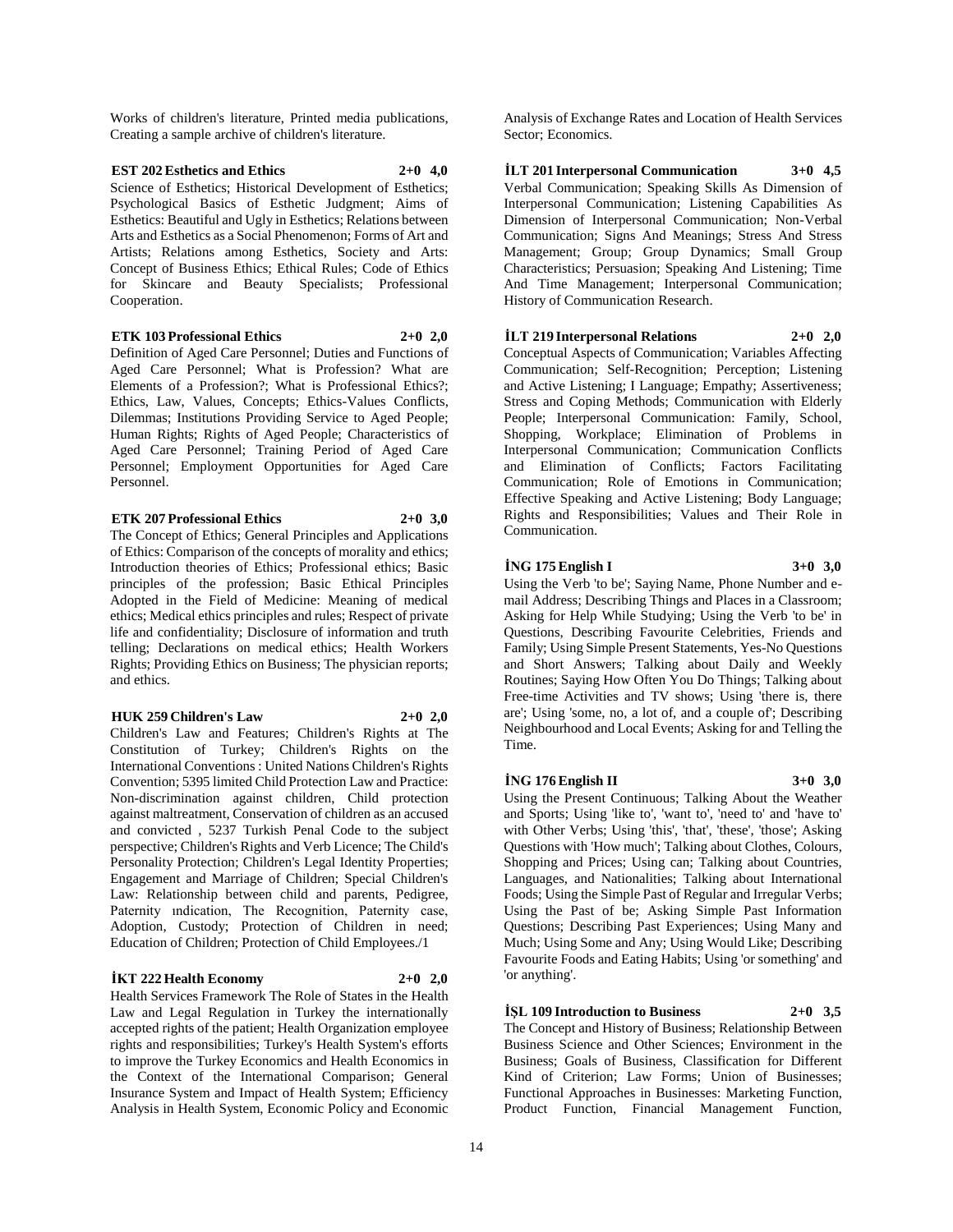Production Function; General Information about Cost Concepts: Variable and Standing Costs, Unit Costs and Total Costs, Job Order Cost System, Process Cost Systems, Case Studies.

**İŞL 209 Business Management 2+0 2,0** Business and Basic Concepts, Aims and Relationship with Environment of Management: Basic concepts, Business' aims, Importance in economical structure, Difference between manager and entrepreneur; Classification of Businesses: Dimension, Property, Legal structure etc.; Establishment Studies, Dimension and Capacity: Foundation stages, Location, Dimension definion, Capacity; Functions of Business: Management, Organization, Control, Planning; Organization Operation Process: Leathership and management, Strategical management, Change, Groups, Motivation.

# **İŞL 211 Total Quality Management 2+0 3,0**

Quality and Quality Management; Classical Management; Basic Concepts and Approaches in Total Quality Management: Quality, Quality check, Quality guarantee; Functions of Total Quality Management as a Managing System; Human Factor and Quality Cycle; Techniques in Total Quality Management: Pre-evaluation, Comparison, Problem solving techniques, Evaluating data and statistics, Creating a Total Quality Culture in Organizations; Quality and Cost systems; ISO 9000 Standards; Role and Responsibilities of Executives in Total Quality Management.

**İŞL 221 Business Management and Quality 2+0 3,0**

Fundamental Concepts and Objectives of Business and Management: Basic concepts, Targets of a business, Its place in the economic structure, Difference between manager and entrepreneur; Classification of Business: Size, Ownership, Legal classification; Establishment, Size and Capacity: Stages of establishment, Choice of location, Determining size, Capacity; Functions: Management, Organization, Planning; Functioning of Organization: Leadership, Strategy, Change, Groups; Motivation: Quality, Quality control, Quality assurance, Total quality management, Preventive approach and continuous improvement.

#### **KİM 114 Biochemistry 2+0 3,0**

Concept of Viability, and Metabolism; Protein Chemistry: Enzymes and Coenzymes; Vitamins; Carbohydrate Chemistry and Metabolism; Oxidative Phosphorylation; Lipid Chemistry and Metabolism; Protein and Amino Acid Metabolism; Nucleotides; Hormones; Acid-Base Balance; Minerals; Carbohydrates; Qualitative and Quantitative Determination of Carbohydrates, Lipids and Proteins; Blood and Urine Analysis; Various Enzyme Tests.

#### **KİM 116 Basic Chemistry 2+1 4,0**

Basic Concepts; Substance, Element, Compound, Mixture, Atom, Molecule, Mole, Measurement units; Concentration of Solutions: Percentage Concentration, Molarity, Molality, Normality; Concepts Related to Resolution: Factors affecting the resolution of substances; Chemical Kinetics; Factors Affecting the Reaction Rate: Nature of substances, Concentration, Temperature, Catalyst: Chemical

Equilibrium: Direction of reaction, Equilibrium constants, Factors affecting equilibrium; Acids and Bases; Concepts of Molecular Relationship and Element: Gravity forces, Chemical bonds; Aliphatic and Aromatic Hydrocarbons.

**KİM 120 Fundamentals of Chemistry 2+0 4,0** Basic Concepts; Substance, Element, Compound, Mixture, Atom, Molecule, Mole, Measurement units; Concentration of Solutions; Concepts Related to Resolution: Factors affecting the resolution of substances; Chemical Kinetics; Factors Affecting the Reaction Rate: Nature of substances, Concentration, Temperature, Catalyst; Chemical Equilibrium: Direction of reaction, Equilibrium constants, Factors affecting equilibrium; Acids and Bases; Chemical bonds; Aliphatic and Aromatic Hydrocarbons.

**KİM 130 Fundamentals of Biochemistry 2+0 4,0** Concept of Viability and Metabolism; Protein Chemistry: Enzymes and Coenzymes; Vitamins; Carbohydrate Chemistry and Metabolism; Oxidative Phosphorylation; Lipid Chemistry and Metabolism; Protein and Amino Acid Metabolism; Nucleotides; Hormones; Acid-Base Balance; Minerals; Carbohydrates; Qualitative and Quantitative Determination of Carbohydrates, Lipids and Proteins; Blood and Urine Analysis; Various Enzyme Tests.

**KİM 135 Fundamental of Chemistry I 2+0 4,0** Basic Concepts: Substance, Element, Compound, Mixture, Atom, Molecule, Mole; Units of Measurement; Liquids and Mixtures; Properties of Liquids: Evaporation, Freezing/Melting, Viscosity, Mixtures; Concentration of Solutions: Percentage concentration, Mole fraction, Molarity, Molality, Normality; Ideal Solutions: Boiling point and freezing point of ideal solutions; Concepts Related to Solubility; Solubility of Different States of Matter; Factors Affecting Solubility of Substances.

**KİM 136 Fundamental of Chemistry II 2+0 4,0** Chemical Kinetics; Reaction Rate and Factors Affecting Reaction Rate: Structures of reactants, Concentration of reactants, Temperature, Catalyst; Chemical Equilibrium: Direction of reaction and equilibrium, Equilibrium constants, Factors affecting equilibrium; Acids-Bases: General concepts related to acids and bases, Identification parameters of acids and bases; Concepts of Element and Molecular Relations; Intermolecular Attraction Force; Chemical Bonds; Metal-Ametal; Aliphatic and Aromatic Hydrocarbons.

#### **KİM 243 Clinical Biochemistry 2+0 5,0**

Introduction to Clinical Biochemistry; Types of Biochemical Materials: Blood, Urine, Feces, Biological fluids, Tissue; Preparing Biological Material for Analysis; Clinical Laboratory Techniques in Biochemistry; Molecular Diagnostic Tests in Clinical Biochemistry: Sedimentation, Hemogram, Coagulation and Fibrinolysis; Urine Sample: Getting, Keeping, Clinical evaluation of urine; Protein and Glucose in Urine: Blood and glucose measurement methods; Laboratory Tests Used in Diagnosis and Monitoring of Diabetes; Biochemical Examination of Body Fluids Other Than Blood and Urine.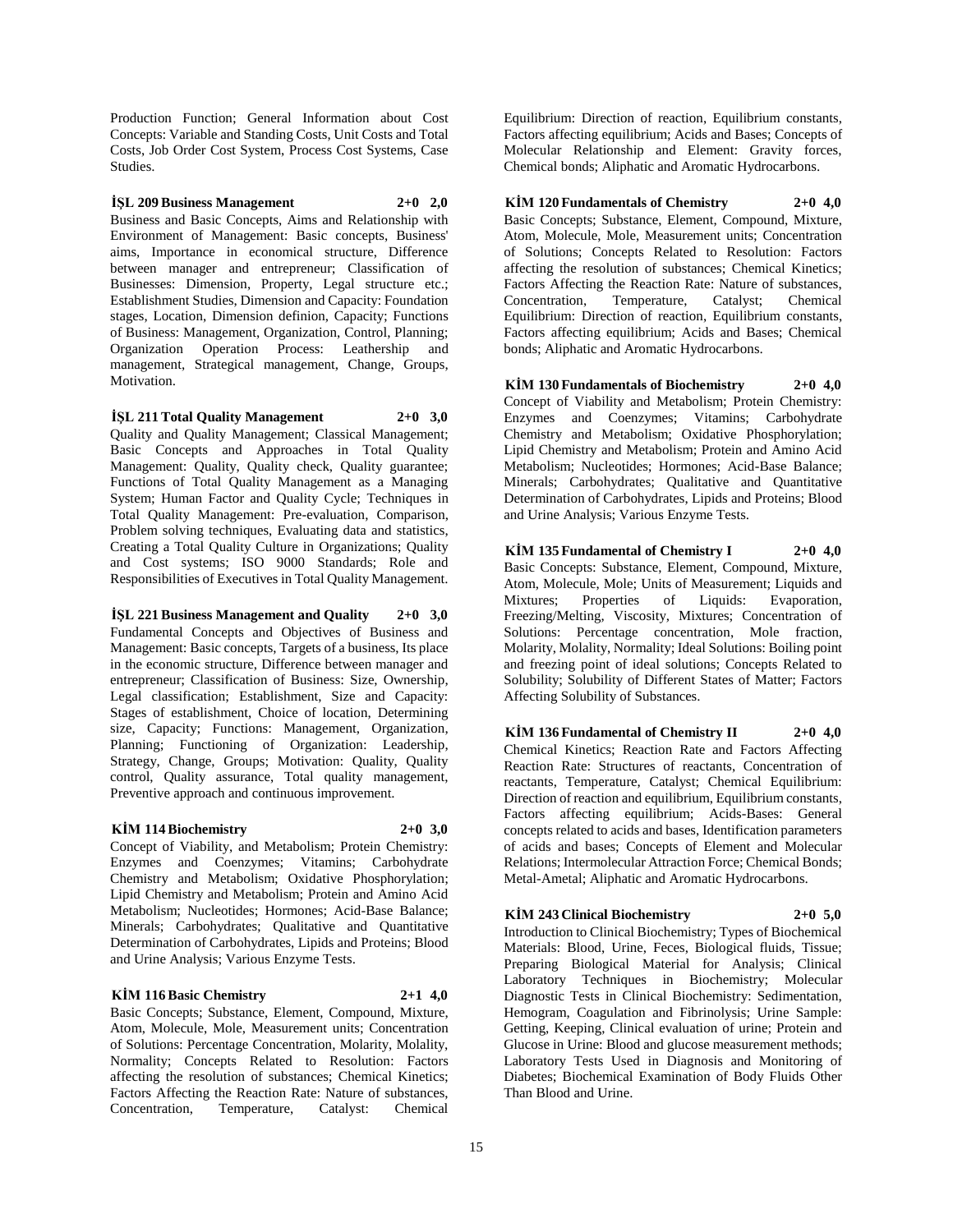#### **KİM 263 Basic Biochemistry 2+0 5,0**

Definition and Importance of Biochemistry; General Properties of Carbohydrates; Classification and Analysis of Carbohydrates; General Properties of Lipids; Classification and Analysis of Lipids; Structure of Aminoacids; General Properties and Analysis of Proteins; Structure of Vitamins; Nomenclature and Classification of Enzymes; Minerals and Their Functions; General Properties of Hormones.

#### **KİM 265 Applications in Clinical Biochemistry 1+2 5,0**

Materials Used in The Laboratory; Analysis of Biochemical Materials: Blood, Urine, Feces, Biological fluids, Tissue; Preparing Biological Material for Analysis; Clinical Laboratory Techniques in Biochemistry; Molecular Diagnostic Tests in Clinical Biochemistry: Sedimentation, Hemogram, Coagulation and Fibrinolysis; Urine Sample: Getting, Keeping, Clinical evaluation of urine; Protein and Glucose in Urine: Blood and glucose measurement methods; Laboratory Tests Used in Diagnosis and Monitoring of Diabetes; Biochemical Examination of Body Fluids Other Than Blood and Urine.

#### **KOZ 202 Cosmetic Products 2+0 3,5**

Definition of Cosmetic Products; Cosmetics Act; Classification of Cosmetics; Cosmetic Delivery Systems: Cream; Emulsion; Suspension; Aerosol; Color Cosmetics; Baby Cosmetics; Sun Protection Cosmetics; Foot And Nail Care Cosmetics; New Cosmetic Delivery Systems; Labeling and Packaging; Preservation of Cosmetic Products; Side Effects of Cosmetic Products.

# **KOZ 204 Cosmetic Products 2+0 4,0**

Definition of Cosmetic Products; Cosmetics Act; Classification of Cosmetics; Cosmetic Delivery Systems: Cream; Emulsion; Suspension; Aerosol; Color Cosmetics; Baby Cosmetics; Sun Protection Cosmetics; Foot And Nail Care Cosmetics; New Cosmetic Delivery Systems; Labeling and Packaging; Preservation of Cosmetic Products; Side Effects of Cosmetic Products.

# **KÜL 199 Cultural Activities 0+2 2,0**

Participating Actively or as a Spectator in Sports Activities; Participating in Activities Arranged by the Counseling Center; Participating in Workshops in Art; Education on Museums; Participating in Art Trips; Participating in Cultural Trips; Participating in and Taking Duty in activities such as Cinema, theatre, scientific Meeting etc.; Taking duty in Clubs; Being a Student Representative and Participating in Environmental Activities.

# **MAT 126 Mathematics 2+0 2,0**

Numbers: Arithmetic operations, Using a calculator, Power and root account; Algebra: Algebraic operations, Using formulas, Simplification procedures; Equations and Inequalities: Linear and quadratic functions; Logarithms: Compound interest, Economic growth, Growth calculations related to population increase; Systems of Linear Equations and Matrices: The slope of a line, Solving systems of linear equations, Matrices and Determinants; Derivatives: Using derivatives in the profession; Integral: Using integral in the profession.

# **MAT 134 Vocational Mathematics 3+1 4,0**

Concepts of Percentage and Permille; Concepts of Ratio and Proportion; Cost and Sales Calculations: Calculating the profit based on the rate of cost value, Calculating the loss, Calculating the profit based on the rate of sales price, , Calculating the total amount of loss; Calculation of Cost and Sales Prices; Interest Calculations: Simple and compound interest calculations; Discount Calculations: Simple and compound discount calculations; Concepts of Mixing and Composition; Calculations of Proportional Division.

#### **MUH 113 Introduction to Accounting 2+2 4,0** Concepts: Financial Transactions, Balance of Assets-Liabilities, Balance Sheet and Income Statement; Accounts of Balance Sheet and Income Statement: Concept of account, Types of accounts, Account Chart; Document and Books; Accounting Process: Follow up Goods Transactions; Liquid assets, Marketable Securities, Receivables, Long Term Assets, Liabilities, Shareholders Equity, Transactions of Income and Expenses; Ended Period Transactions: Concepts About Inventory and Inventory Transactions; Measurements of Valuation; Inventory Transactions About Preparation Financial Statements; Inventory Transactions About Income and Expenses; Preparation Trial Balance; Accounting Mistakes and Errors; Reparation Balance Sheet; Preparation Income Statements.

# **MÜZ 151 Short History of Music 2+0 3,0**

Mile Stones in the History of Music; Music of the Antique Period; Music of Far East; Music of Anatolia; Music of the Middle Ages: Gregorian Chants; Music of Renaissance: Bach and Handel; Music of the Classical Age; Pianoforte in the Classical Age; Romantic Age; Nationalist Movement; Contemporary Music; Nationalism and Universality.

#### **MÜZ 155 Turkish Folk Music 2+0 2,0**

Folk songs from different Regions of Turkey are Taught; Aegean Region Zeybek Folk Songs: Eklemedir koca konak, Ah bir ateş ver, Çökertme, Kütahya'nın pınarları, Çemberinde gül oya; Kars Region Azerbaijani Folk Songs: Bu gala daşlı gala, Yollarına baka baka, Dağlar gızı Reyhan, Ayrılık, Dut ağacı boyunca; Central Anatolian Region Folk Songs: Seherde bir bağa girdim, Uzun ince bir yoldayım, Güzelliğin on para etmez, Mihriban ve Acem kızı; Southeastern Anatolian Region; Urfa and Diyarbakır Folk Songs: Allı turnam, Urfanın etrafı, Mardin kapısından atlayamadım, Fırat türküsü, Evlerinin önü kuyu; Blacksea Region; Trabzon, Rize, Artvin Folk Songs: Maçka yolları taşlı, Ben giderim Batuma, Dere geliyor dere.

**MÜZ 157 Traditional Turkish Art Music 2+0 2,0** Description of Traditional Art Music: Basic concepts, Characteristics, Types, Notes, Instruments; The Mode System of Traditional Turkish Art Music; The Rhythmic Pattern of Traditional Turkish Art Music; Samples from Different Modes; Samples from Different Rhythmic Patterns.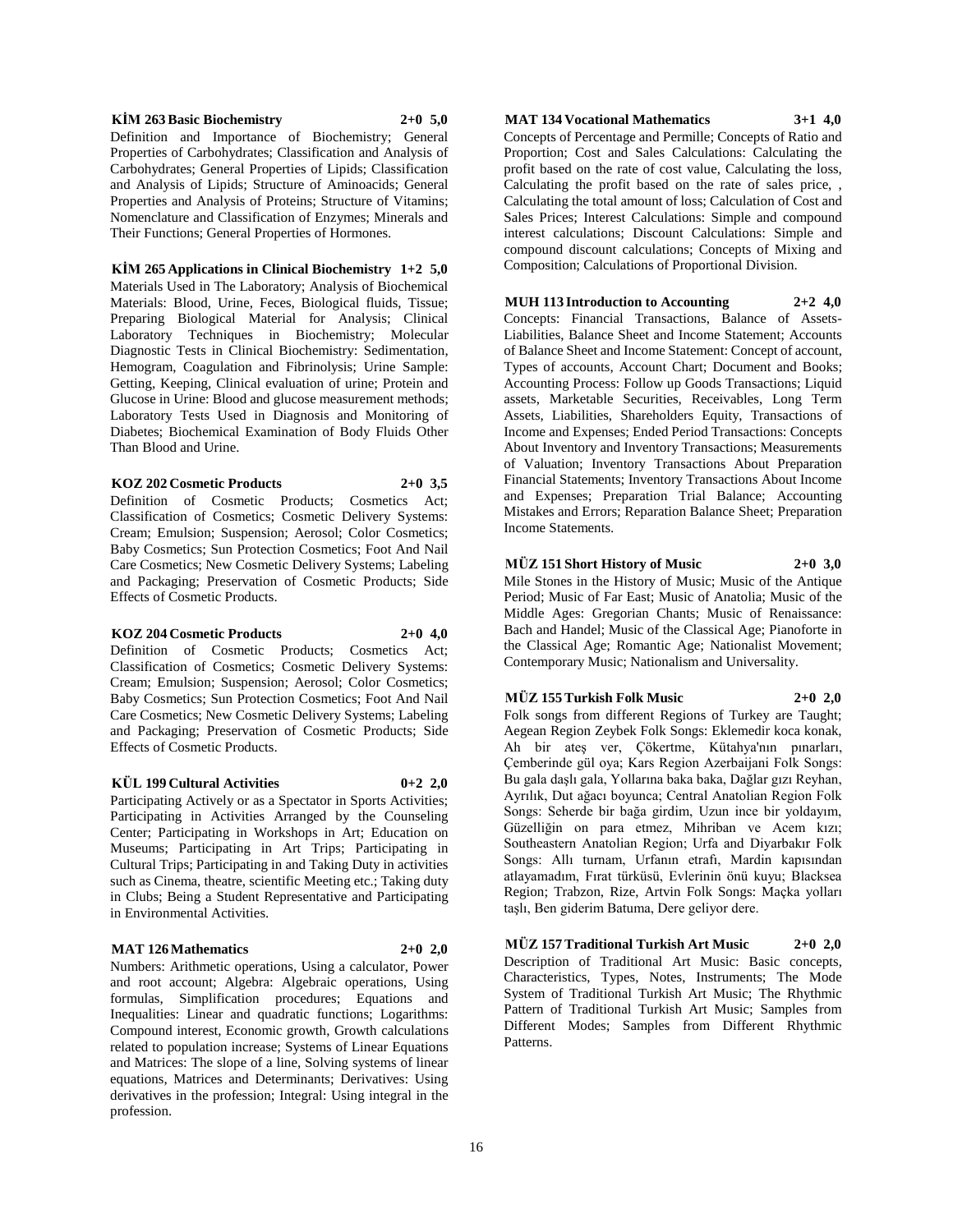#### **OKÖ 202 Child Psychology and Adaptation Problems 2+2 5,0**

Psychology Concept; Various Theories About Psychology Concept; Psychological Maturity; Child Psychology and Psychological Development Periods; Description and Reasons of Psychological Defects; General Signals of Psychological Defects; Defense Mechanisms Developed by Individual; Psychology in Family; Consistency Defects on Child: Reasons of consistency problems; Neurosis in Childhood and Psychosis in Childhood.

#### **PSİ 202 Introduction to Psychology 2+0 3,0**

Basic Concepts in Psychology; Theories of Psychology: Approach of Gestalt; Behavioral Approach; Psychoanalytic Approach; Structuralism; Humanistic Approach; Study Fields of Psychology; Its Role in Social Sciences and Its Relation With Other Sciences; Biological Foundations of Behavior; Psychological Foundations of Behavior; Excitement, Motivation, Anxiety, and Stress; Hindrance and Conflict; Mental Health and Mechanisms of Defense; Individual Differences; Intelligence and Talents; Personality; Abnormal Behavior.

#### **PSİ 207 Psychology 2+0 3,0**

Psychology and Methods of Psychology; Perception, Needs, Instincts, Motives, Frustration, Conflict; Emotion, Learning, Memory, IQ, Attention, Will, Consciousness; Developmental Stages According to Cognitive Theory; Psychoanalytic-Psychodynamic Theory and Defense Mechanisms; Effects of Groups on Behavior; Definition of Psychology: Basic concepts and Historical process; Psychology as an Effort for Self-recognition and Understanding the World; Basic Theories in Psychology: Behavioral, Cognitive, Humanistic, Existential, Structural theories; Geriatric Psychology.

#### **PSİ 214 Geropsychiatry 2+0 3,0**

Mental Health; Mental Disorder; Bio-Psycho-Social Characteristics of Human and Psychodynamic Foundations of Human Behavior; Ego Defense Mechanisms; Psychological Developmental Stages; Psychological Changes in Aging; Personality Disorders; Culture and Psychiatry; General Symptoms of Common Mental Disorders; Supportive Communication; Schizophrenia and Other Psychotic Disorders; Individuals with Affective Disorders; Somatoform Disorders Related to Neurotic Stress; Psychiatry; Ethical and Legal Issues in Psychiatry.

#### **PZL 252 Sales Management 2+0 3,0**

Concept of Sales Force; Sales Force Management; Sales Management and Planning; Organization of Sales; Demand and Sales Schedule; Sales Budgets; Sales Quotas and Regulation of Sales Quotas; Setting up Sales Territories; Selection and Training of Sales Force; Demand Measurement and Forecasting; Sales Potential; Potential of Company; Methods; Sales Based on Regions; Sales Based on Products; Strategic Sales Planning; Sales Process: Preparation, Sales stages, Responding to objections, Act of sales, Tracking and control; Moral and Legal Aspects of Sales Management.

# **SAĞ 102 First Aid 2+0 2,5**

Social Importance of First Aid; Aims of First Aid; Precautions To Be Considered by The One Who Will Apply First Aid; Human Body; First Aid Materials; Strangulations and Supplying Respiration; Stopping Bleedings and Supplying The Blood Circulation: External and internal bleeding signs and first aid, Recognition of blackout of consciousness and first aid, Shock causes and recognition of shock related to bleeding and first aid, Coma degrees and first aid, First aid in heartbeat stopping, Applying cardiopulmonary resuscitation (CPR) and artificial respiration together; Injury Types and First Aid; Burn and Boils; Fractures, Dislocations and Spraining; Poisonings, Freezing, Hot and Electric Shocks; Communication; Preparation of Injured Person for Carrying and Carrying Types.

## **SAĞ 203 Basic Public Health 2+0 3,0**

Levels of Public Health Protection ; Early Diagnosis, Treatment and Rehabilitation; Health Education for the Public; Non-formal Health Education; Formal Health Education; Factors Affecting Health Education; Education Methods; Reproductive Health; Family Planning; Communicable Diseases; Aging; Accidents; Health Administration and Legislation.

### **SAĞ 205 First Aid 2+0 3,0**

Aims of First Aid; Precautions to be Taken by First Aid Providers; Human Body; First Aid Supplies; Drowning and Supplying Respiration; Stopping Bleeding and Supplying Blood Circulation: External and internal bleeding symptoms and first aid, First aid and recognition of loss of consciousness, Causes of shock and recognition of shock due to bleeding and first aid, Heart massage and artificial respiration; Emergency and First Aid in Case of Injuries, Burns, Trauma and Other Complications Due to Accidents and Poisoning; Threats to Human Health; Skills and Knowledge That Child Development Specialists Need to Intervene in Case of Emergency.

# **SAĞ 209 Maternal and Child Health 2+0 3,0**

Definition of Maternal-Child Health; Status of Children's Health in Our Country and in the World; Pregnancy: Child development in the womb, Effects of illness and accidents in pregnancy on child development; 0-6 Age Children Physical Development (Dental, Height, Weight) of Children Aged 0- 6 Years; Diseases (e.g. Diarrhea and respiratory Infections, Immunization and Exanthematous Diseases, Parasitic Infections, etc.) Children Aged 0-6 Years and Protection Methods; Vaccines; Women's Health Problems by Age; Family Planning.

# **SAĞ 218 Public Health 2+0 3,0**

Levels of Public Health Protection; Early Diagnosis, Treatment and Rehabilitation; Health Education for the Public; Non-formal Health Education; Formal Health Education; Factors Affecting Health Education; Education Methods: Excursion, Lecture, Conference, Panel, Group Discussion; Subjects of Public Health: Hygiene, Sanitation, Nutrition, Reproductive Health, Family planning,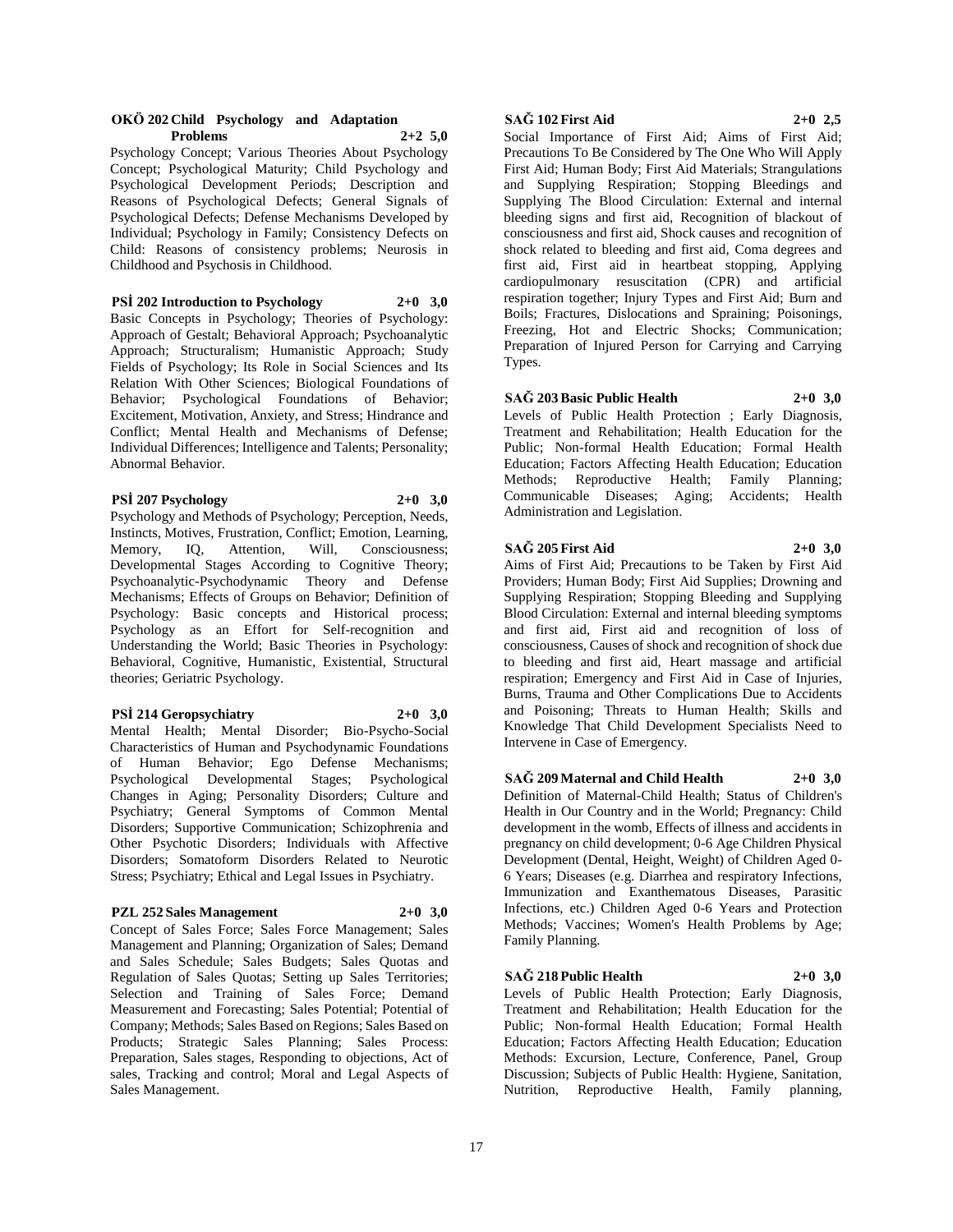Communicable diseases, Aging, Accidents; Health Administration and Legislation.

## **SAĞ 220 Public Health 2+0 5,0** Levels of Public Health Protection; Early Diagnosis,

Treatment and Rehabilitation; Health Education for the Public; Non-formal Health Education; Formal Health Education; Factors Affecting Health Education; Education Methods: Excursion, Lecture, Conference, Panel, Group Discussion; Subjects of Public Health: Hygiene, Sanitation, Nutrition, Reproductive Health, Family planning, Communicable diseases, Aging, Accidents; Health Administration and Legislation.

# **SAĞ 222 First Aid 2+1 3,0**

Social Importance of First Aid; Aims of First Aid; Precautions to be Taken by First Aid Providers; Human Body; First Aid Materials; Strangulations and Supplying Respiration; Stopping Bleedings and Supplying Blood Circulation: External and internal bleeding signs and first aid, First aid and recognition of loss of consciousness, Causes of shock and recognition of shock due to bleeding and first aid; Degrees of Coma and First Aid; First Aid in Heart Failure; Applying Cardiopulmonary Resuscitation (CPR) and Artificial Respiration Together; Types of Injury and First Aid; Burn and Boils; Fractures; Dislocations and Spraining; Poisonings; Freezing; Hot and Electric Shocks.

#### **SAN 155 Hall Dances 0+2 2,0**

Basic concepts. The ethics of dance, Dance Nights, Dance Costumes, National International Competitions and rules/grading, Basic Definitions, Classifications of Dances: Social Dances; Salsa, Cha Cha, Samba, Mambo, Jive, Rock'n Roll, Jazz, Merenge; Flamenko, Rumba, Passa -Doble, Argentina tango, Vals, Disco, Quickstep, Foxtrot, Bolero, European Tango: Ballroom Dances; Sportive Dances; Latin American Dances; Samba, Rumba, Jive, Passa-Doble, Cha Cha, Standart Dances; European Tango, Slow vals (English), Viyana vals, Slow foxtrot, Quickstep.

**SAN 217 Fundamental Art Education 3+0 4,0** Basic Terms and Principles of Art Education; Visual Recording Elements; Earthly Elements; Drawing Systems; Arrangement Factors; Investigation of Objects; Survey Studies; From Natural Shapes to Artistic Forms: Object lineated synthesis, Transition to new form; Material Identification; Analysis of Artistic Works; Individual and Group Projects; Art Trips.

**SAN 219 Fundamental Art Education 2+0 3,0** Objectives, Scope and Basic Concepts of Basic Art Education; Design and Creativity; Basic Plastic Elements: Point, Line, Color, Size, Shape, Surface; Material Identification; Plastic Values: Movement, Rhythm, Volume, Space, Balance, Texture; How to Use Values; Light-Dark Values; Composition; Form Associations: Two-dimensional form, Three-dimensional form.

**SEK 222 Work Place Psychology 2+0 3,0** Use of Psychology at Work; Protecting Employees? Mental Health; Creating a Satisfactory Work Environment; Methods

of Increasing Performance; Motivation; Increasing Motivation; Work Satisfaction and Lack of Satisfaction; Work Stress; Worker Burn out; Avoiding Monotony; Feeling of Alienation; Effective Communication and Developing Communication Channels; Work Place Environment; Work Place Accidents; Creating Effective Methods of Dealing with Stress and other Psychological Factors.

#### **SEK 230 Speed Reading Techniques and Shorthand 1+1 3,0**

Shorthand; Ability of Use Shorthand in the Office; Speed Reading and Techniques of Developing faster Reading Skills for the Office; Developing Memory Skills and Recall Techniques; Skimming and Scanning in Reading.

# **SGH 101 Skincare 1+3 5,0**

Definition and Importance of Skincare; Types of Skincare; Skin: Structure of Skin; Factors affecting Skin Health; Simple Skin Diseases and Characteristics; Skin Types and Characteristics; Skin Diagnosis: Equipments using for Skin Diagnosis and Diagnosis Methods; Equipments using for Skincare; Skincare Practice; Definition and Importance of Special Face Care: Special Face Cares; Skincare Types: Skincare and Applications in Saloon, Skincare and Applications at Home; Suggestions after Skincare Application; Types of Special Face Care; Sterilization, Personal Hygiene.

**SGH 103 Fundamentals of Makeup 2+2 5,0** Definition and Importance of Makeup, Color Knowledge for Makeup, Characteristics of Face, Correction Methods for Facial Defects, Equipments using for Face Makeup, Eyebrow- Eyelash Forming, Day Makeup, Night Makeup, Bride Makeup theoretical and practically. Definition and Importance of Body Makeup; Types of Body Makeup and Using Purposes; Equipments using for Body Makeup; Techniques using for Body Makeup; Body Makeup Applications: Hand makeup, Foot makeup, Neck and Shoulder makeup, Décolleté makeup.

**SGH 104 Microbiology and Hygiene 2+0 4,0** Introduction to Microbiology; Groups of Microorganisms; Infectious Diseases, Transmission Routes, Prevention Methods; Infectious Diseases on Hair and Skin; Methods of Sterilization and Disinfection; Sterilization Equipment; Practice in Hairdressing and Beauty Centers; Use of Disinfectants; Hygiene: Personal hygiene and its significance, Hair and body Hygiene, Salon hygiene, Cosmetics hygiene.

**SGH 105 Hairdressing and Care I 2+3 6,0** Definition and Importance of Hairdressing; Factors Affecting Hair Styling; Temporary Hair Styling Techniques; Selection and Use of Instruments in Blow-drying: Points to consider in blow-drying, Blow-drying techniques; Blowdrying and Styling Straight, Wavy, Curly, Straight-Mixed Hair; Selection and Use of Hood Dryers: Techniques, Points to Consider, Exercises; Hair Bun Making: Types of buns, Selection and use of devices in bun making; Bun Making for Special Occasions.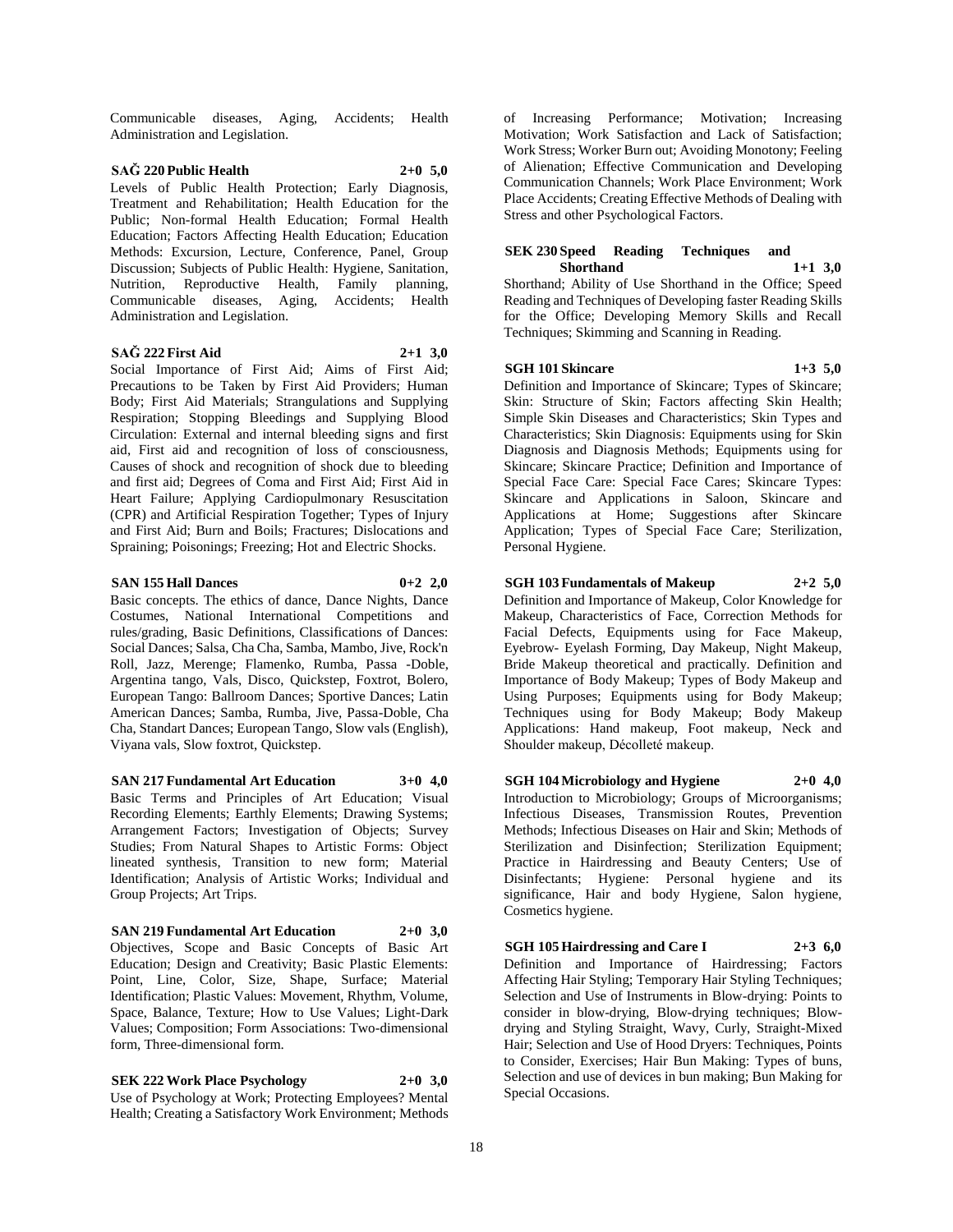#### **SGH 106 Hairdressing and Care II 2+3 6,0** Permanent Hair Styling Techniques: Definition, Importance, History; Perm Equipment Used in Practice: Points to Consider Before Permanent Waving or Straightening; Selection and Use of Chemical Products; Perm Techniques and Applications; Stages of Permanent Waving or Straightening; Equipment Used in Permanent Waving or Straightening; Selection and Properties of Cosmetic Products.

**SGH 108 Hair and Skin Diseases 2+0 4,0**

Structure of Hair and Scalp; Skin and Extensions; Non-Communicable Diseases: Dandruff, Excessive lubrication of the hair, Psoriasis, Baldness, Male pattern baldness, Sebaceous cysts, Broken hair, Damaged hair; Infectious Diseases on Hair and Scalp: Head louse, Fungus, Impetigo, Folliculitis; Hand and Foot Nail Diseases; Skin Health After Epilation and Depilation; Cosmetic Allergies.

#### **SGH 110 Bun-making 0+3 5,0**

Bun-making Procedures; Types of Buns; Tools Used in Bunmaking; Buckles, Hairpins, Accessories, Combs; Important Tips; Buns for Special Occasions; Bridal Bun; Bun Styles in Turkey and in the World; Buns with Artificial Hair; Exercises.

**SGH 203 Makeup for the Stage and the Lens 1+2 4,0** Definition and Characteristics Cinema, Television and Photography Makeup; Points paying Attention in Cinema, Television and Photography Makeup; Equipments and Characteristics using for Makeup for The Stage and The Lens; Makeup of Stage, Fantasy, Carnival and Special Effects.

#### **SGH 205 Hair and Makeup Design on the Computer 1+1 3,0**

Basic Information and Applications about Hair and Makeup Packet Program: Use of Packet Program (Cosmopolitan Makeover, Changes Studio 2 Makeover, Sugar Virtual Makeover).

**SGH 209 Hand-Foot and Nail Care 1+3 4,0** Introduction to Nail Care; Nail Anatomy; Manicure; Pedicure; Nail Decoration; Prosthesis Nail Applications; Nail Repair Techniques and Applications; Foot Care Consulting; Foot Gymnastic; Foot Baths; Special Foot Massages; Reflexology Massage and Foot Skincare.

# **SGH 210 Body Care 2+0 4,0**

Definition and Importance of Depilation; Types of Depilation: Equipment Used for Depilation; Process of Depilation; Definition and Formation of Cellulites; Equipment Used in Cellulite Treatment; Methods of Cellulite Treatment; Definition and Importance of Body Firming; Equipment Used for Body Firming; Methods of Body Firming; Special Body Care: Neck Care, Breast Care, Back Care; Body Peeling.

# **SGH 211 Professional Massaging 1+2 3,0**

Terms and Concepts Related to Massage Techniques; Historical Development of Massage; Conditions to Give Massage And Not To Give Massage; Classification of of Massage Techniques: Body massage, Foot massage, Leg massage, Back massage, Abdominal massage, Breast massage, Hand massage, Arm massage, Neck and face massage, Scalp massage; Massage Equipment; Effects of Massage on Human; Anatomic Structure of Face and Body; Points to Consider in Massaging.

# **SGH 212 Nail Care 1+2 5,0**

Nail Structure; Nail Care: Tools used in nail care, Repair techniques; Points to Consider in Nail Care; Nail Decorations: Purpose, Significance, Methods, Considerations, Applications; Nail polishing; Techniques, Types, Application; Nail Stickers: Purpose, Importance, Methods, Considerations, Applications; Artificial Nails.

# **SGH 213 Epilation 1+2 3,0**

Definition and Importance of Epilation; Basic Information About Hair; Definition and Importance of Hair; Hair Types; Hair Structure and Growth; Causes of Hair Growth; Hair Removal Techniques: Electrolysis, Tweezing, Chemical depilatories, Photo Hair Removal, Laser Hair Removal; Depilation; Side Effects of Epilation; Temporary Solutions to Removal of Unwanted Hair.

# **SGH 214 Special Care Practices 0+2 5,0**

Special Body Care: Personal care; Neck Care: Tools and supplies used in neck care; Chest and Back Care: Tools and supplies used in chest and back care; Care for Cracked Skin; Spa Care Practices; Chemical Care; Body Spots; Personal Care at Home.

# **SGH 215 Wig Applications 1+1 3,0**

Definition and Importance of Artificial Hair; Uses of Artificial Hair; Stages of Artificial Hair Construction; Wigmaking with An Awl: Care, Washing, Drying, Fitting, Styling; Types of Artificial Hair; Clip-in and Clip-on, Bonding, Fusion, Infusion, Micro Loops, Tracking; Artificial Hair Used by Men: Wig, Toupee, Beard-moustache, Sideburns; Hairpiece and Snap-Fastener; Reasons for Wig Using; Hair Extensions; Points to Consider in Hair Extensions; Keratin-based Hair Extension: Period of use, Care and preservation, Styling.

# **SGH 217 Hair Styling I 1+3 5,0**

Blow-drying: Definition, Importance, Techniques, and Practices; Bun-making: Definition, Importance, Techniques, and Practices; Perm: Definition, Importance, Techniques, and Practices; Waving or Straightening: Definition, Importance, Techniques, and Practices; Hair Coloring: Definition, Importance, Techniques; Color: Definition, Classification, Tonality; Hair Highlighting and Lowlighting..

# **SGH 218 Hair Styling II 1+3 6,0**

Hair Cut: Definition, Importance, Techniques, and Practices; Styling Children's Hair; Styling Male Hair: Definition, Importance, Techniques, and Practices; Male Hair Perms: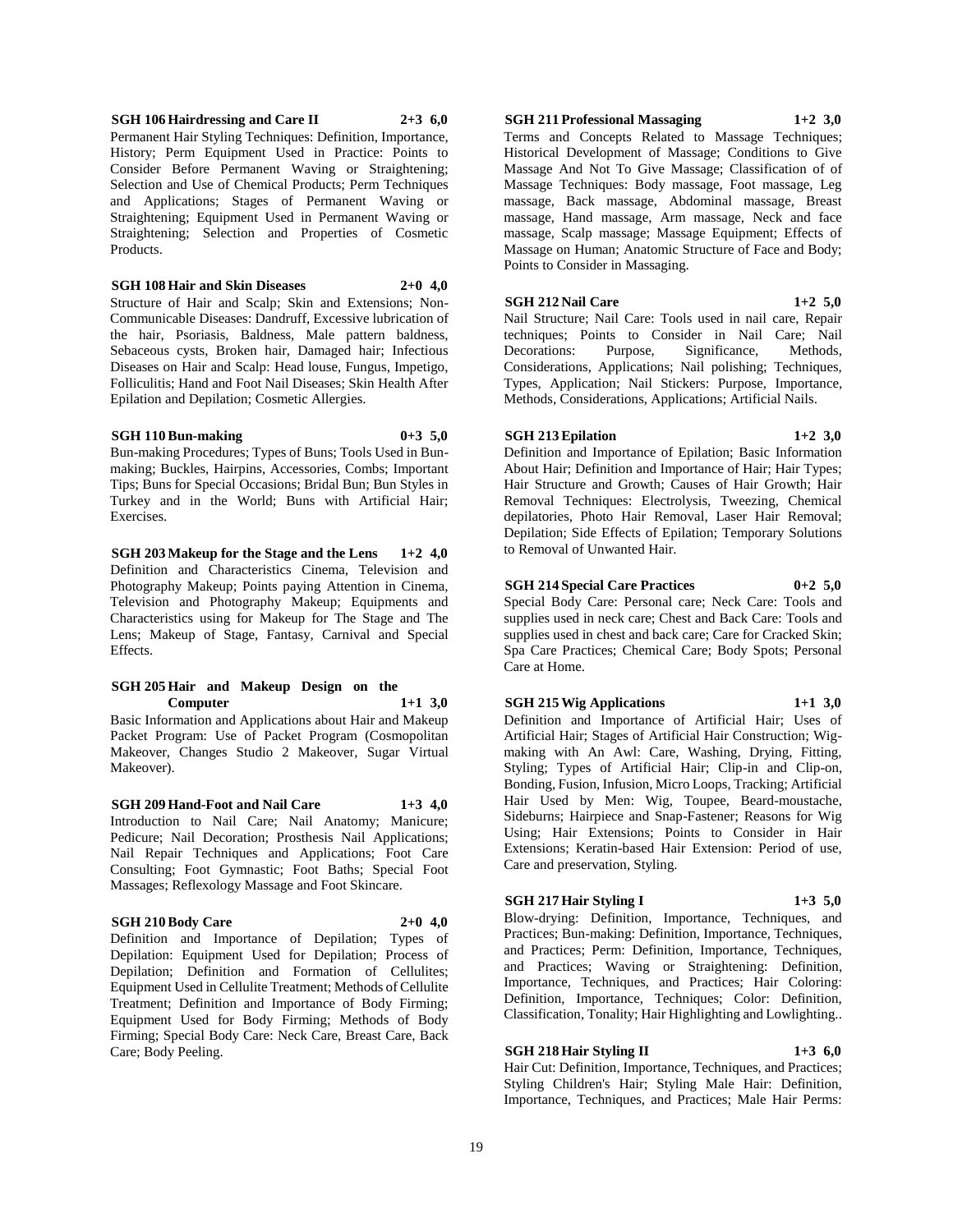Definition, Importance, Techniques, and Practices; Male Hair Waving or Straightening: Definition, Importance, Techniques, and Practices; Male Hair Dyeing: Definition, Importance, Techniques, and Practices; Color: Definition, Classification, Tonality; Male Hair Highlighting and Lowlighting.

## **SHZ 106 Introduction to Social Work 2+0 3,0**

Introduction to Social Work: Definition, Basic concepts; Historical Development of Social Work in Turkey and in the World; Social Work Methods and Techniques: Theory, Working with individuals, Working with groups, Working with the community, Professional interviews, Social investigation report; Specifications and Qualifications of Social Work as a Job: Purpose, Value, Function, Subject, Philosophy; Main Fields of Social Work: Social work for families, children and schools, Youth, Disability, Poverty and social welfare, Immigration and urbanization, Aging and social services, Medical social services, Crime and social services.

#### **SNT 155 History of Art 2+0 2,0**

History of Civilization and Evolution of Art: Prehistory to Present; Concepts and Terminology in Art with Samples; Interrelation among Art-Religion and Society; Effects of Religion on Artistic Development; Reflections and Interpretations of Judaism, Christianity and Islam on Art; Renaissance: Emergence, Effects, Artists, Works of Art; Architecture and Plastic Arts; Art in the 19th and 20th Centuries: Relevanceof the main historical events of the period.

#### **SOS 155 Folkdance 2+0 2,0**

Dance in Primitive Cultures; Dance in Earlier Civilizations; Dance in the Middle Age and Renaissance; Dance in the 18th and 19th Centuries; Dances of the 20th Century; Ballet; Turkish Dances; Emergence of Folkdance; Anatolian Folkdance: Classification, Accompanying instruments; Methods and Techniques of Collecting Folkdance; Problems in Collecting Folkdance; Teaching of Folkdance; Adapting Folkdance for Stage: Stage, Stage aesthetics and Choreography, Orientation and choreography.

# **SOS 220 Health Sociology 2+0 2,0**

Aims of Health Sociology; Place of Health Sociology in Public Health; Health and Social Environment: Effects of Social Environment on Health, Relation between Preventive Medicine and Health Sociology; Biological Environment on Appearing of Diseases; Factors of Physical Environment and Social Environment; Prevention of Environmental Damages; Population and Health: Social Factors affecting Population Change; Socialization and Its aims: Social Change, Population Medicine in Rural Areas, Social Differentiation and Stratification, Effects of Social Movements on Health.

#### **TAR 165 Atatürk's Principles and History of Turkish Revolution I 2+0 2,0**

Reform efforts of Ottoman State, General glance to the stagnation period, Reform searching in Turkey, Tanzimat Ferman and its bringing, The Era of Constitutional Monarchy in Turkey, Policy making during the era of first

Constitutional Monarchy, Europe and Turkey, 1838-1914, Europe from imperialism to World War I, Turkey from Mudros to Lausanne, Carrying out of Eastern Question, Turkish Grand National Assembly and Political construction 1920-1923, Economic developments from Ottomans to Republic, The Proclamation of New Turkish State, from Lausanne to Republic.

#### **TAR 166 Atatürk's Principles and History of Turkish Revolution II 2+0 2,0**

The Restructuring Period; The Emergence of the fundamental policies in the Republic of Turkey (1923-1938 Period); Atatürk's Principles, and Studies on Language, History and Culture in the period of Atatürk; Turkish Foreign Policy and Application Principles in the period of Atatürk; Economic Developments from 1938 to 2002; 1938-2002 Period in Turkish Foreign Policy; Turkey after Atatürk's period; Social, Cultural and Artistic Changes and Developments from 1938 to Present.

# **THU 201 Community Services 0+2 2,0**

The course aims to integrate the students with the community and enable them to utilize the knowledge they have accumulated in their courses. The students participate in different community projects such as helping young students at their study periods or after school study sessions , aiding the elderly in nursing homes, helping disabled individuals with various tasks, helping Social Services and aiding children with their education etc. The students also try to work in projects which raise environmental awareness.

## **THU 203 Community Services 0+2 3,0**

Various Community Projects: Helping young students during their study periods or after school study sessions, Aiding the elderly in nursing homes, helping disabled individuals with various tasks, helping social services and aiding children with their education etc., take part in the projects which raise environmental awareness, Integrating with the community and enabling use of knowledge

# **TİY 221 Creative Drama 2+0 3,0**

accumulated in the courses.

Definition of Drama; Differences and Similarities Between Types of Drama; History of Educational Drama; Importance and Use of Play and Drama in Child Development and Education; Drama Techniques; Types of Educational Drama; Integration of Educational Drama Activities in Daily and Weekly Programs of Pre-School Education: Use of drama in learning by practicing, Gaining self-confidence, Adaptation, Using five senses, Developing observation skills, Game setting; Uncovering Individual and Group Creativity.

**TİY 308 Republic Era Turkish Theatre 2+0 3,0** Republic Era Turkish Theatre: Political, Social, Cultural Art Life; Theatre Concepts; Western Theatre; Theatre Perception; Effects of Western Theatre on Turkish Theatre; Dramatic Types; Acting Methods, Directing, Playwriting, Dramatic Styles; Theatre Buildings; Directing Techniques; Analyzing Developments of Theatre; Theatre Education; State Theatres; Private Theatre Companies.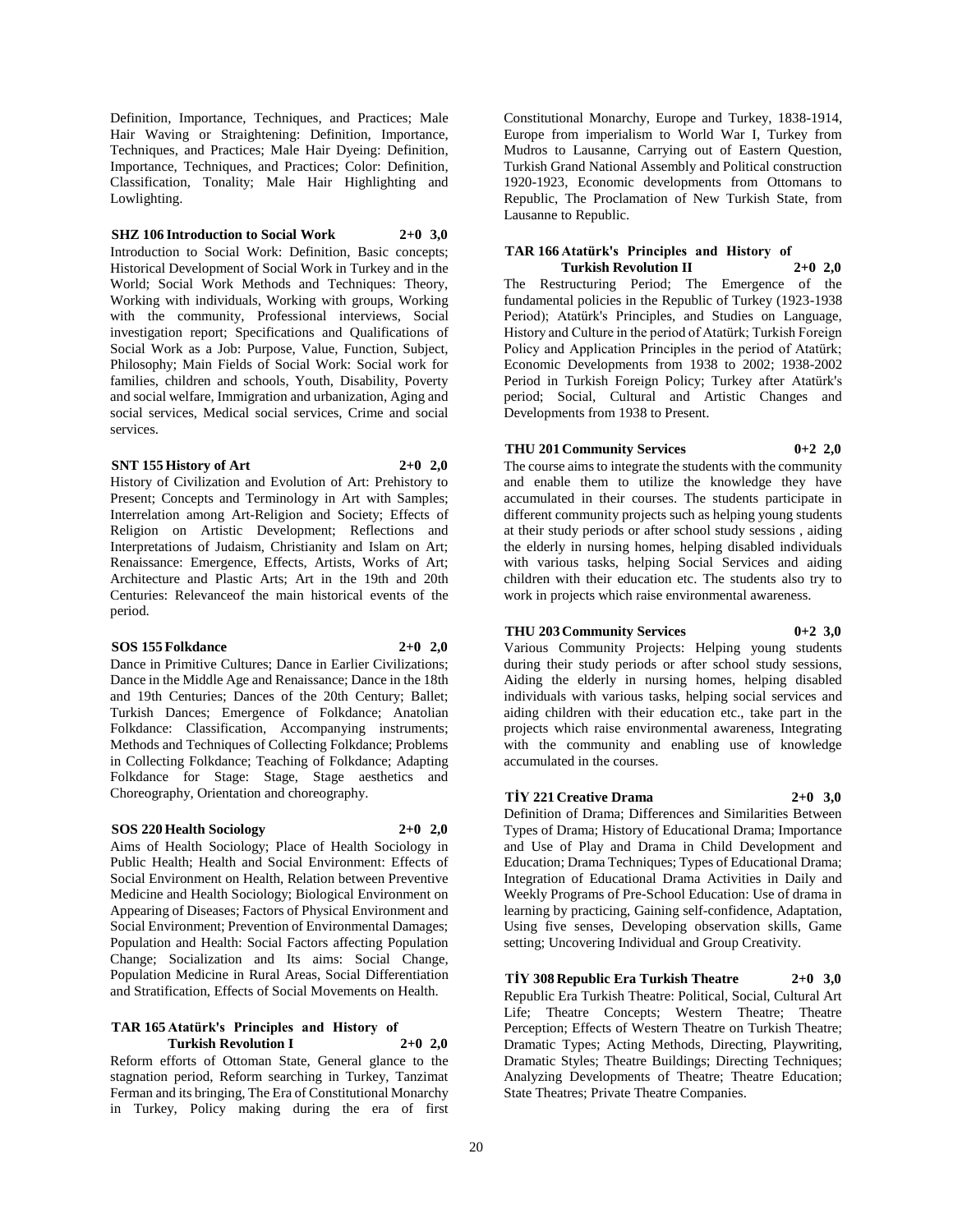**TLT 101 Medical Biology and Genetics 3+0 6,0** Biomolecules; Cell Structure and Organization of the Cell Structure; Organelles and Their Functions; Cell Physiology; Energy Metabolism; ATP Synthesis Methods; Mendel's Principles of Genetics; Cell Division and Its Stages; Nature of Genetic Material; DNA and RNA Structure; DNA Synthesis; Protein Synthesis Mechanism; Genetic Control Mechanisms; Mutation Paths; Reproductive Organs; Reproductive Biology.

**TLT 104 Clinical Microbiology Applications 1+2 5,0** Safety in Microbiology Laboratories; Apparatus and Equipment Used in Microbiology Laboratories; Quality Control and Standards in Microbiology Laboratories; Diagnostic Methods Used in Clinical Microbiology; Transport of Samples to the Laboratory; Microscopy Techniques; Cultural Processes; Automation Systems; Immunological Methods; Molecular Tests; Antibiogram Tests: Evaluation of Test Results.

#### **TLT 202 Medical Waste 2+0 3,0**

What is Medical Waste?; Medical Waste Producer's Obligations; Separate Collection and moved in at Source of Medical Waste; Unit Internal Medical Waste Management Plan; Municipal Duties of Medical Waste Temporary Storage and Temporary Waste Depot; Containers as using Temporary Waste Storage; Collection and Transport of Small Amount of the produced Medical Waste; Hazardous Waste Arising in Health Facilities and Waste Minimization; Personnel Training Related to Medical Waste, Medical Waste Disposal, Waste Management Problems and Suggestions for Solution.

#### **TLT 203 Hematology 2+0 3,0**

Introduction to Hematology, Blood Composition and Functions; Blood Count Methods; Taking Blood Sample; Anticoagulants and Bone Marrow Aspiration; Developments and Count of Erythrocytes, Reticulocytes, Hemoglobin Determination; Structure of Hemoglobin, Differences in Hemoglobin; Hematocrit and Erythrocyte Sedimentation Rate; Serological experiments; The Abnormalities in Erythrocyte Construction and Demolition; Erythrocyte Indexes; Developments, Count and Differential Count of White Blood Cells, Leukocyte Abnormalities; Leukocyte and Virus Diseases; Leucocytes and Malignant Diseases; Blood Agglutination, Blood Groups and Techniques; Hemorrhagic Diseases connected Various Reasons.

#### **TLT 213 Experimental Animals 2+0 4,0**

Mouse, Rat, Guinea Pig and Rabbit Biology; Selection of Experimental Animals; Experiment Areas and Life Cages; Animal Nutrition; Production and Care of Experimental Animals; Dissection Instruments and Cleaning; Cleaning Animal Wastes and Health Rules to Consider; Jugular Vein, Tail Vein and Blood Collection from the Heart; Death in Experimental Animals.

# **TLT 214 Pathology 2+0 5,0**

Definition of and General Information on Pathology; Pathology Laboratories; Hospital; Cell Injury; Necrosis and Its Types; Cellular Adaptation I; Cellular Adaptation II;

Liquid Equilibrium Disorders and Edema; Congestion, Hyperemia and Bleeding; Thrombosis, Embolism, Infarction and Shock; Metabolic Disorders I; Metabolic Disorders II; Inflammation: Acute and chronic inflammation, Granulomatosis Inflammation; Wound Healing; General Inflammation of the Immune System; Tumors, Tumor Etiopathogenesis, Special Tumors, Pathology Laboratory; Pathology of Infectious Diseases.

# **TLT 215 Parasitology 2+0 4,0**

Common Life; Parasites; Concepts of Host and Vector; Parasitism: Impact of parasites on the host, Impact of the host on parasites; Sources of Parasite; Result of Infection; Epidemiology of Parasitosis; Symptoms of Parasitosis; Diagnosis of Parasitosis: Active diagnosis with the parasite, Direct diagnosis, Indirect diagnosis; Treatment of Parasitosis; Fight Againts Parasitosis; Important Parasite Groups in Human: Protozoa, Helminthes, Arthropods.

## **TLT 216 Radiation Biology and Nuclear Medicine 2+0 3,0**

Definition of Nuclear Medicine; Concept of Atomic and Nuclear Physics and Radiation; Types of Radiation and Drug Interactions; Radioactive Agents and Pharmaceuticals used in Nuclear Medicine; Radioactivity Detection Systems; Radiation Protection: biological effects of radiation, Classification of radiation sources, Rules of protection from radiation; Radiation Dosimeter; Radioactive Waste Management; Area and Staff Dosimeter.

### **TLT 217 Genetic Analysis 2+0 3,0**

Collection and Storage of DNA Evidence; Contamination; Genetic Basis of Diversity: DNA Typing; Series Polymorphism; Importance of DNA Analysis in Forensic Cases; DNA Isolation; Qualitative and Quantitative DNA Analysis; DNA Sequence Analysis; PCR-RFLP (polymerase chain reaction - restriction fragment length polymorphism) as a Screening Technique; Bacteria Cloning System; Definition and Organization of Genome; Genomes of Various Organisms; Genome Gene Search and Screening Methods.

#### **TLT 218 Blood Banking and Transfusion Medicine 2+0 3,0**

Introduction to Blood Banking; Description of Blood Banking, History of Blood Banking and Transfusion; Current Situation in Our Country and in the World; Turkish Red Crescent and Blood Banking Legislation; Blood Services Units and Quality System in Blood Services Units; Recognition of General Blood Banking; Recognition of Blood Banking Laboratory Processes; Technical Information about Transfusion and Haemovigilance.

**TLT 219 Biotechnology and Biosafety 2+0 3,0** Definition of Biotechnology; Importance of Biotechnology; Biotechnology in Turkey and in the World; Biotechnology Policies in the World; Use of Biotechnology in the Production of Vegetables, Fruits, and Plants with Oil Seeds and Biologically Active Substance; Biotechnological Methods Used in Food Industry; Use of Biotechnological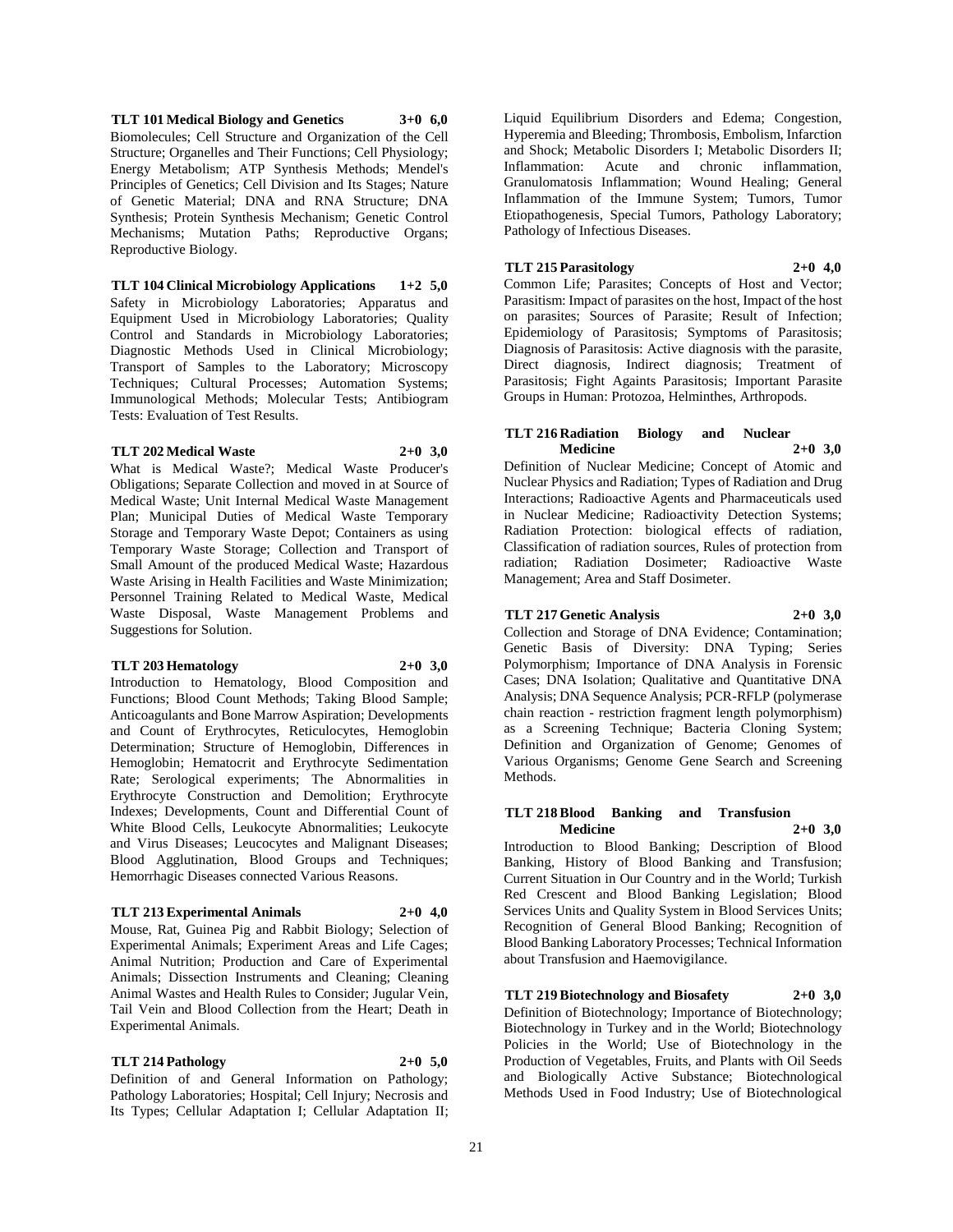Methods in Industrial Waste And Waste Water Treatment: Future Applications of Biotechnology.

**TLT 220 Health Services Management 2+0 3,0** Management: Management processes, Sources of management, Public administration; Healthcare Services: Preventive health services, Curative health services, Rehabilitative health services; Health Industry: Types of health businesses, Legal foundations of health institutions; Hospital Management; Health Services Organization: Legal Foundations of Health Care Organization in Turkey; Central and Provincial Health Service Organizations in Turkey; Hospital Management Organization; Hospital Management Organization in Some Countries and the International Health Organizations.

**TLT 221 Methods of Criminal Investigation 2+0 3,0** Fundamental Concepts in Forensic Sciences; Human Genome and DNA Arrays; Evidence Collection and Protection; Forensic Genetics Laboratory: Laboratory rules, Tools and equipment used in the laboratory, Chemical solutions used in the laboratory; Commercial Multiplex STR Kits; Methods of Investigation; DNA Isolation Methods; Quantitative Determination of DNA; DNA Amplification.

**TLT 223 Laboratory Knowledge 2+0 3,0** Safety at Work and Regulation of Hazardous Chemicals; Classification of Chemicals; Explosive, Oxidant, Flammable, Toxic, Irritant, Corrosive, Carcinogen, Mutagen, Radioactive compounds; Rules to Obey While Working with Chemical Compounds; Acids and Bases, Alkali Metals, Heavy Metals, Formaldehyde, Sulphuric Compounds; Basic Processes: Working with glass materials, Working under vacuum; Heating and Cooling Processes; Fire and Fire Prevention Methods; Storage and Removal of Chemical Waste; Labeling and Storage of Waste Containers and Chemical Compounds; Chemicals That Should not Come into Contact with Each Other.

**TÜR 120 Turkish Sign Language 3+0 3,0** Overview of Sign Language: Characteristics of sign language; History of Sign Language in the World: Emergence of language and sign language, Verbal education and approaches to sign language; History of Turkish Sign Language: Early period, Ottoman period, Period of the Republic of Turkey; Introduction to Turkish Sign Language: Finger alphabet, Pronouns, Introducing oneself and family, Greetings, Meeting, Relationship words; Showing Basic Words: Adjectives: Adjectives of quality, Adjectives of quantity; Verbs: Present tense, Past tense, Future tense, Time adverbs, Antonyms; Healthy Living: Expression of healthrelated problems, Sports terms, Expressing requirements; In a Bank: Expressions required to carry out basic procedures in a bank; Vacation: Basic words about vacation.

#### **TÜR 125 Turkish Language I 2+0 2,0**

Language: Characteristics of language, Relationship between language and thought and language and emotion, Theories about the origin of languages, Language types, The position of Turkish Language among world languages; Relationship Between Language and Culture; Historical

Progress of the Turkish Language; Alphabets Used for Writing in Turkish; Turkish Language Studies; Turkish Language Reform; Phonetics; Morphology and Syntax; The Interaction of Turkish Language with Other Languages; Wealth of Turkish Language; Problems Facing Turkish Language; Derivation of Terms and Words; Disorders of Oral and Written Expression.

### **TÜR 126 Turkish Language II 2+0 2,0**

Composition: Written composition, Paragraph and ways of expression in paragraphs; Punctuation; Spelling Rules; Types of Written Expression and Practices I: Expository writing; Types of Written Expression and Practices II: Narrative writing; Academic Writing and Types of Correspondence; Reading and Listening: Reading, Reading comprehension strategies, Critical reading; Listening; Relationship between Listening and Reading; Oral Expression: Basic principles of effective speech; Body Language and the Role of Body Language in Oral Expression; Speech Types; Principles and Techniques of Effective Presentation; Some Articulatory Features of Oral Expression.

**YAB 103 Professional Terminology 2+0 3,0** Pre-and Suffixes Used in Medical Terms; Medical Terms Related to Human Anatomy; Medical Terms Related to Movement and Nervous Systems; Medical Terms Related to Nervous System snd Psychiatric Disorders; Medical Terms Related to Respiratory System; Medical Terms Related to Digestive System; Medical Terms Related to Cardiovascular System; Medical Terms Related to Blood and Hematopoietic Organs; Medical Terms Related to Urogenital System; Medical Terms Related to Endocrine System; Medical Terms Related to Eyes, Ears, Nose, Throat and Skin.

**YAB 104 Fundamentals of Gerontology 3+0 5,0** Definition of Senescence and History of Gerontology; Changes appearing in Senescence and Types of Senescence; Factors affecting Senescence and Preventing of Premature Aging; Aging Problems, Evaluation of Aged Person; General Care of Aged Person; Senescence and Ethics; Importance of Life Quality in Aged People; Geriatric Emergencies; Common Problems and Care in Senescence; Healthy and Active Aging; Conditions of Aged People in Our Country.

### **YAB 107 Principles and Practices in Elderly Care I 3+1 5,0**

Aging and Old Age: Hypertension and Heart Failure in Aged People; Cardiovascular Diseases in the Elderly; Dementia, Parkinson's Disease; Urinary Incontinence and Fecal Incontinence in the Elderly;, Principles of Nutrition in the Elderly; Changes in Physical Activity in the Elderly; Nursing Care for Aged People; Pressure Ulcers and Care; Tracking of Drug Use in the Elderly: Cardiopulmonary Resuscitation.

# **YAB 108 Principles and Practices in Elderly Care II 3+1 5,0**

Oral Drug Administration: Types, Methods; Parenteral Drug Applications: Types, Methods; Warm and Cold Applications; Pain and Sleep; Respiratory System and Applications; Gastrointestinal System and Applications;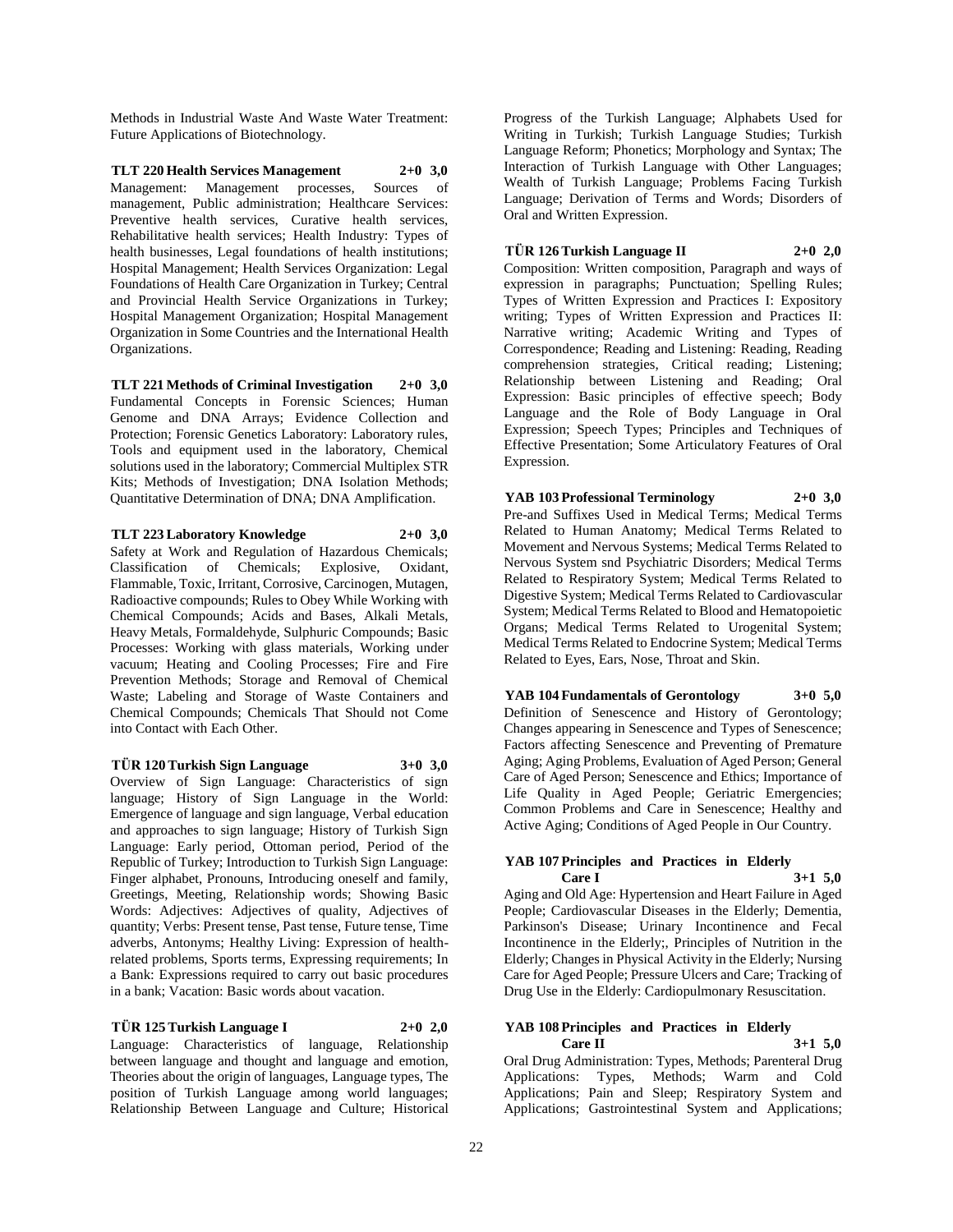Urinary System and Applications; Wound Care and Applications; Care of Bedridden Patients; Care of the Elderly in Terminal Stage; Elderly Care Homes, Relevant Hospital Units.

#### **YAB 110 Pharmacology 2+0 5,0**

Introduction to Pharmacology and Definitions; Research Fields of Pharmacology; Pharmaceutical Forms and Routes of Administration; Pharmacokinetic Properties; Side Effects and Toxic Effects of Drugs; Poisonings and Treatment; Autonomous Nervous System Drugs; Cardiovascular System Drugs; Drugs Used in Nervous System Diseases and Psychiatric Diseases; Drugs Used in Respiratory System Diseases; Drugs Used in Digestion System Diseases; Antibiotics; Drugs Used in Endocrine System Diseases; Drugs Used in Cancer Treatment; Antiviral, Antifungal, Antiprotozoal, Anthelminthic Drugs, Disinfectants; Prescription Information.

#### **YAB 112 Infectious Diseases 3+0 5,0**

Infectious Agents; Pathogenesis; Transmission; Symptoms; Virulence; Epidemiology; Infectious Diseases Diagnosis; Testing; Prevention; Control; Immunization; Immune System and Host Defense; Hospital (Nosocomial) Infections; Diseases Transmitted via Surgery and Transplantation; Severe Acute Respiratory Syndrome; Diseases Transmitted by Air; Direct Contact Transmission; Sexually Transmitted Diseases; Animal Transmitted Diseases; Insect Transmitted Diseases; Soil Transmitted Diseases; Water Transmitted Diseases; Diseases Transmitted by Food; Microorganisms as Biological Weapons.

#### **YAB 114 Disinfectants and Their Uses 2+0 4,0**

Chemicals Used for General Disinfection: Living spaces, City water, Canalization, Pools; Chemicals Used for Special Disinfection: External antiseptics; External Antiseptics by Chemical Structures: Phenols, Aminoacridines, Various nitrogenous compounds, 8-Hydroxyquinolines, Organic heavy metal compounds, Oxidant compounds, Chemical sterilization agents, Alcohol and aldehydes, Ethylene oxide, -Propiolactone; Internal Antiseptics; Urinary and Gastrointestinal Tract; Organic Arsenic Derivatives; Organic Antimony Derivatives; Organic Bismuth Derivatives; Nitrofuran Derivatives.

# **YAB 207 Principles of Nutrition 2+0 3,0**

Introduction to Nutrition; Carbohydrates, Proteins, Fats, Vitamins, Water and Minerals; Characteristics of Probiotics; Principles of Adequate and Balanced Diet; Nutritional Characteristics of the Elderly; Energy Requirement; Ideal Height and Weight; Food Groups and Food Pyramid; Consumption of High-fiber Food by the Elderly; Malnutrition and Anorexia of Aging; Obesity and Diseases Caused by Obesity; Nutrition of the Elderly with Chronic Diseases.

**YAB 208 Aged Care Services at Home 2+0 3,0** Concept of Care at Home; The Place and Importance of Health Personnel in Care at Home; Expropriating of Home Care Services in Turkey; Organization and Coordination of Hospital Services and Home Care Services; Rehabilitation

and Home Care of Hemiplegic Patient; Rehabilitation and Home Care of Diabetic Patient; Rehabilitation and Home Care of Continuous Peritoneal Dialysis in the outpatient.

# **YAB 209 Principles and Practices in Elderly Care III 3+1 5,0**

Principles of Elderly Care ; Comprehensive Geriatric Assessment and Applications; Care for Bedridden Aged People; Care in Fecal State and Urinary Incontinence; Basic Palliative Care; Elderly Care in Terminal Stage; Family Involvement in Elderly Care; Basic Principles of Elderly Care in the World; Social Approaches to Elderly Care.

# **YAB 211 Gerontology Social Services 2+0 3,0**

Concept and History of Social Welfare; Definition and Scope of Social Services; History of Social Services; Social Work as a Scientific Discipline; Professional Qualifications of Social Services; Aims and Functions of Social Services; Distinctive Features of Social Work; Social Exclusion in Aging; Relationship Between Modern Society and Aging; Relationship Between Religion and Aging; Relationship Between Media and Aging.

**YAB 213 Knowledge of Diseases I 2+0 3,5** Heart And Vascular Diseases Related To Old Age; Old Age Diseases Of Respiratory System; Endocrine System Diseases Due To Old Age; Urogenital System Diseases Due To Old Age; Elderly Hematological Diseases Of Gastrointestinal Tract Diseases İn Old Age; Nephrological Diseases İn The Elderly.

# **YAB 214 Knowledge of Disease II 2+0 4,0**

Oncological Diseases in The Elderly; Neurological Diseases in The Elderly; Memory and Cognitive Functions, and Loss of Cognitive Functions in Aging: Mild Cognitive Impairment, Dementia, Alzheimer's disease; Muscular and Skeletal System Diseases Due to Aging; Common Rheumatic Diseases in The Elderly; Skin Diseases in The Elderly.

# **YAB 216 Social Rehabilitation 2+0 3,0**

Definition and Scope of Social Rehabilitation; Protection of Self-Confidence to Continue Social Life in Old Age; Acquisition of Daily Life Skills; Attitudes and Behaviors of the Elderly Care Technician; Personnel; Social Problems Faced by the Elderly; Needs and Expectations of the Elderly; Home management, Home exercise programs, Leisure activities.

# **YAB 218 Physical Rehabilitation 2+2 4,0**

Aging and Effects of Aging on Systems; Effects of Exercises on Systems; Use of Walking Aids and Other Assistive Devices; Effects of Regular Physical Activity; Physical Activity and Musculoskeletal Diseases; Principles and Techniques of Exercise Programs for the Elderly: Body mechanics, Upper and lower extremity exercises, Respiratory system exercises, Arthritis and gymnastics for the prevention of arthritis.